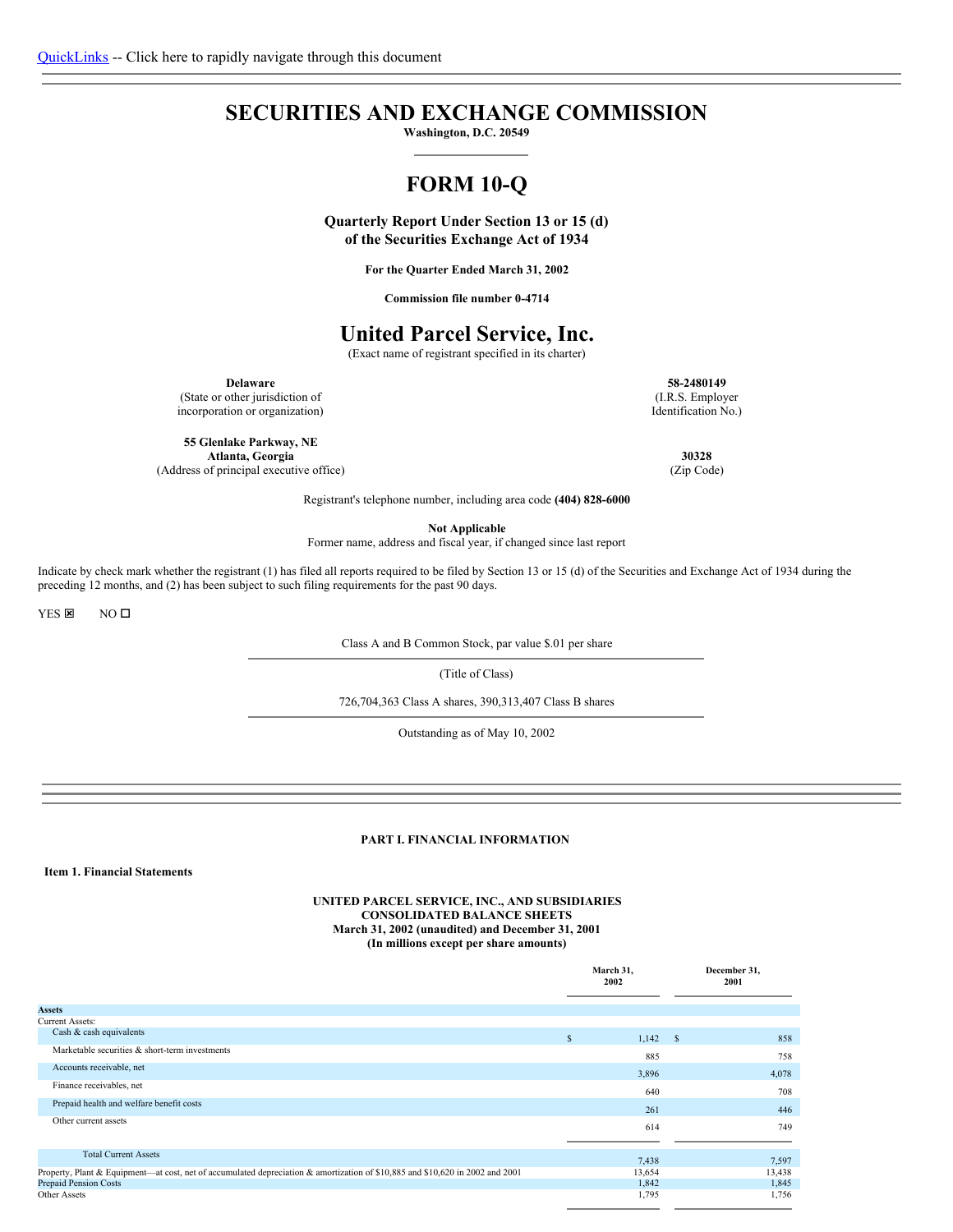|                                                                                                               | S | 24,729                   | $\mathbb{S}$ | 24,636         |
|---------------------------------------------------------------------------------------------------------------|---|--------------------------|--------------|----------------|
|                                                                                                               |   |                          |              |                |
| <b>Liabilities &amp; Shareowners' Equity</b>                                                                  |   |                          |              |                |
| <b>Current Liabilities:</b>                                                                                   |   |                          |              |                |
| Current maturities of long-term debt and commercial paper                                                     | S | 276                      | s            | 518            |
| Accounts payable                                                                                              |   | 1.756                    |              | 1.899          |
| Accrued wages & withholdings                                                                                  |   | 1,474                    |              | 1,169          |
| Income taxes payable                                                                                          |   | 300                      |              | 92             |
| Other current liabilities                                                                                     |   | 920                      |              | 1,108          |
| <b>Total Current Liabilities</b>                                                                              |   | 4.726                    |              | 4,786          |
| Long-Term Debt                                                                                                |   | 4,717                    |              | 4,648          |
| Accumulated Postretirement Benefit Obligation, Net                                                            |   | 1,172                    |              | 1,130          |
| Deferred Taxes, Credits & Other Liabilities                                                                   |   | 3,826                    |              | 3,824          |
| Shareowners' Equity:                                                                                          |   |                          |              |                |
| Preferred stock, no par value, authorized 200 shares, none issued                                             |   | $\overline{\phantom{0}}$ |              |                |
| Class A common stock, par value \$.01 per share, authorized 4,600 shares, issued 732 and 772 in 2002 and 2001 |   | 7                        |              | 8              |
| Class B common stock, par value \$.01 per share, authorized 5,600 shares, issued 384 and 349 in 2002 and 2001 |   | $\overline{4}$           |              | $\overline{3}$ |
| Additional paid-in capital                                                                                    |   | 100                      |              | 414            |
| Retained earnings                                                                                             |   | 10.512                   |              | 10,162         |
| Accumulated other comprehensive loss                                                                          |   | (335)                    |              | (339)          |
| Deferred compensation arrangements                                                                            |   | 47                       |              | 47             |
|                                                                                                               |   |                          |              |                |
|                                                                                                               |   | 10,335                   |              | 10,295         |
| Less: Treasury stock (1 shares in 2002 and 2001)                                                              |   | (47)                     |              | (47)           |
|                                                                                                               |   | 10,288                   |              | 10,248         |
|                                                                                                               | S | 24,729                   | S            | 24,636         |

See notes to unaudited consolidated financial statements.

## 2

### **UNITED PARCEL SERVICE, INC., AND SUBSIDIARIES STATEMENTS OF CONSOLIDATED INCOME Three Months Ended March 31, 2002 and 2001 (In millions except per share amounts) (unaudited)**

|                                                                                       | <b>Three Months Ended</b><br>March 31, |       |              |       |
|---------------------------------------------------------------------------------------|----------------------------------------|-------|--------------|-------|
|                                                                                       |                                        | 2002  |              | 2001  |
| Revenue                                                                               | \$                                     | 7,579 | \$           | 7,435 |
| Operating Expenses:                                                                   |                                        |       |              |       |
| Compensation and benefits                                                             |                                        | 4,449 |              | 4,251 |
| Other                                                                                 |                                        | 2,183 |              | 2,240 |
|                                                                                       |                                        | 6,632 |              | 6,491 |
| Operating Profit                                                                      |                                        | 947   |              | 944   |
| Other Income and (Expense):                                                           |                                        |       |              |       |
| Investment income                                                                     |                                        | 12    |              | 53    |
| Interest expense                                                                      |                                        | (43)  |              | (44)  |
|                                                                                       |                                        | (31)  |              | 9     |
| Income Before Income Taxes And Cumulative Effect of Change In Accounting Principle    |                                        | 916   |              | 953   |
| <b>Income Taxes</b>                                                                   |                                        | 353   |              | 371   |
| Income Before Cumulative Effect of Change In Accounting Principle                     |                                        | 563   |              | 582   |
| Cumulative Effect of Change In The Method Of Accounting For Derivatives, Net of Taxes |                                        |       |              | (26)  |
| Net Income                                                                            | \$                                     | 563   | $\mathbb{S}$ | 556   |
|                                                                                       |                                        |       |              |       |
| Basic Earnings Per Share Before Cumulative Effect Of Change In Accounting Principle   | S                                      | 0.50  | \$           | 0.52  |
| <b>Basic Earnings Per Share</b>                                                       | \$                                     | 0.50  | \$           | 0.49  |
| Diluted Earnings Per Share Before Cumulative Effect Of Change In Accounting Principle | S                                      | 0.50  | S            | 0.51  |
|                                                                                       |                                        |       |              |       |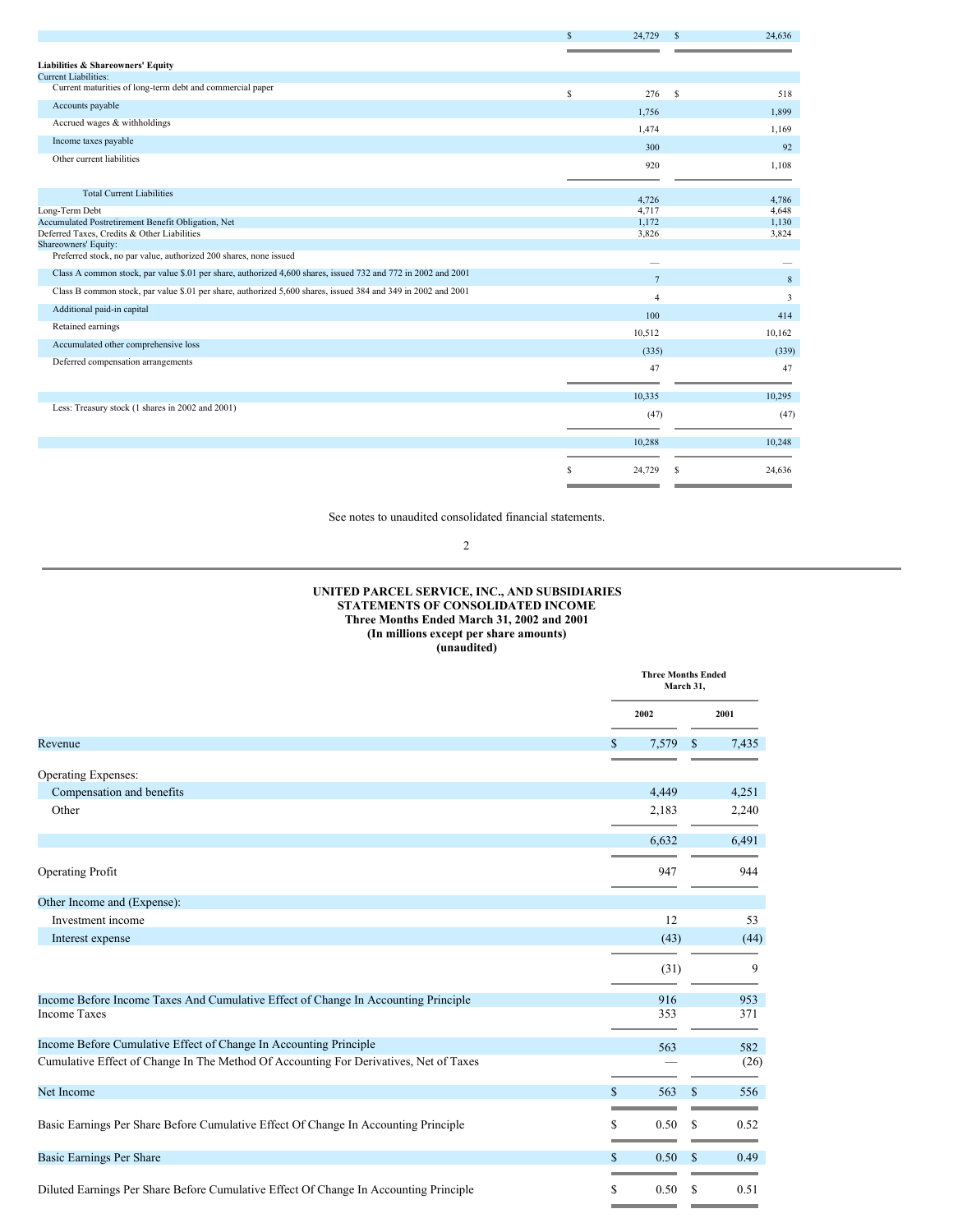Diluted Earnings Per Share **3** 0.50 \$ 0.48

See notes to unaudited consolidated financial statements.

3

### **UNITED PARCEL SERVICE, INC., AND SUBSIDIARIES CONSOLIDATED STATEMENT OF SHAREOWNERS' EQUITY Three Months Ended March 31, 2002 (In millions except per share amounts) (unaudited)**

|                                                               | <b>Class A</b><br><b>Common Stock</b> |                | <b>Class B</b><br><b>Common Stock</b> |        | <b>Additional</b>  |                                 | Accumulated<br>Other  | <b>Deferred</b>                     | <b>Treasury Stock</b> |                       | <b>Total</b>           |
|---------------------------------------------------------------|---------------------------------------|----------------|---------------------------------------|--------|--------------------|---------------------------------|-----------------------|-------------------------------------|-----------------------|-----------------------|------------------------|
|                                                               | <b>Shares</b>                         | Amount         | <b>Shares</b>                         | Amount | Paid-In<br>Capital | Retained<br>Earnings            | Comprehensive<br>Loss | Compensation<br><b>Arrangements</b> | <b>Shares</b>         | Amount                | Shareowners'<br>Equity |
| Balance, January 1, 2002                                      | 772 S                                 | 8              | 349 S                                 |        | 414S<br>3S         | $10,162$ \$                     | $(339)$ \$            | 47                                  |                       | $(47)$ \$<br>$(1)$ \$ | 10,248                 |
| Comprehensive income:                                         |                                       |                |                                       |        |                    |                                 |                       |                                     |                       |                       |                        |
| Net income                                                    |                                       |                |                                       |        |                    | 563                             |                       |                                     |                       |                       | 563                    |
| Foreign currency adjustments                                  |                                       |                |                                       |        |                    |                                 | (26)                  |                                     |                       |                       | (26)                   |
| Unrealized gain (loss) on<br>marketable securities            |                                       |                |                                       |        |                    |                                 |                       |                                     |                       |                       |                        |
| Unrealized gain (loss) on cash<br>flow hedges                 |                                       |                |                                       |        |                    |                                 | 30                    |                                     |                       |                       | 30                     |
| Comprehensive income                                          |                                       |                |                                       |        |                    |                                 |                       |                                     |                       |                       | 567                    |
| Dividends (\$0.19 per share)                                  |                                       |                |                                       |        |                    | (213)                           |                       |                                     |                       |                       | (213)                  |
| Stock award plans                                             |                                       |                |                                       |        | 23                 |                                 |                       |                                     |                       |                       | 23                     |
| Common stock purchases                                        | (6)                                   |                |                                       |        | (363)              | $\overbrace{\qquad \qquad }^{}$ |                       |                                     |                       |                       | (363)                  |
| Common stock issuances                                        |                                       |                |                                       |        | 26                 |                                 |                       |                                     |                       |                       | 26                     |
| Conversion of Class A Common<br>stock to Class B Common stock | (35)                                  | (1)            | 35                                    |        |                    |                                 |                       |                                     |                       |                       |                        |
| Balance, March 31, 2002                                       | 732 S                                 | $\overline{7}$ | 384 \$                                |        | 100S<br>4S         | $10,512$ \$                     | $(335)$ \$            | 47 \$                               |                       | $(47)$ \$<br>$(1)$ \$ | 10,288                 |

See notes to unaudited consolidated financial statements.

4

## **UNITED PARCEL SERVICE, INC., AND SUBSIDIARIES CONSOLIDATED STATEMENTS OF CASH FLOWS Three Months Ended March 31, 2002 and 2001 (In millions) (unaudited)**

|                                                                            |                | <b>Three Months Ended</b><br>March 31, |
|----------------------------------------------------------------------------|----------------|----------------------------------------|
|                                                                            | 2002           | 2001                                   |
| Cash flows from operating activities:                                      |                |                                        |
| Net income                                                                 | \$<br>563      | <sup>S</sup><br>556                    |
| Adjustments to reconcile net income to net cash from operating activities: |                |                                        |
| Depreciation and amortization                                              | 351            | 318                                    |
| Postretirement benefits                                                    | 42             | 33                                     |
| Deferred taxes, credits and other                                          | (24)           | 38                                     |
| Stock award plans                                                          | 140            | 143                                    |
| Changes in assets and liabilities, net of effect of acquisitions:          |                |                                        |
| Accounts receivable                                                        | 182            | 447                                    |
| Finance receivables                                                        | (31)           | (21)                                   |
| Prepaid health and welfare benefit costs                                   | 185            | 207                                    |
| Other current assets                                                       | 212            | (89)                                   |
| Prepaid pension costs                                                      | $\overline{3}$ | (7)                                    |
| Accounts payable                                                           | (143)          | (117)                                  |
| Accrued wages and withholdings                                             | 187            | 137                                    |
| Dividends payable                                                          | (212)          | (192)                                  |
| Income taxes payable                                                       | 208            | 197                                    |
| Other current liabilities                                                  | 24             | 56                                     |
| Net cash from operating activities                                         | 1,687          | 1,706                                  |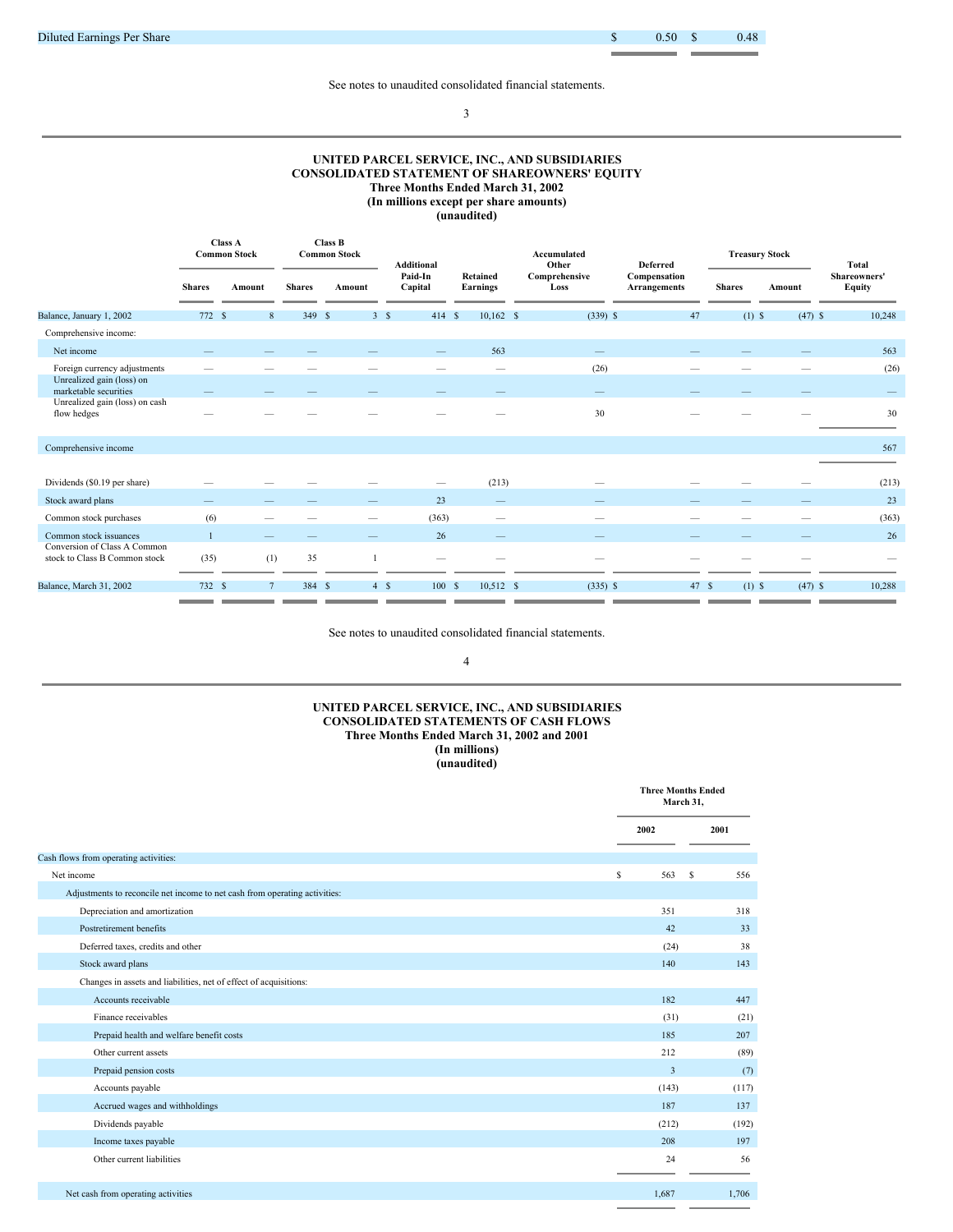| Cash flows from investing activities:                                                |            |            |
|--------------------------------------------------------------------------------------|------------|------------|
| Capital expenditures                                                                 | (624)      | (515)      |
| Disposals of property, plant and equipment                                           | 72         | 11         |
| Purchases of marketable securities and short-term investments                        | (484)      | (1, 312)   |
| Sales and maturities of marketable securities and short-term investments             | 357        | 1,048      |
| Construction funds in escrow                                                         |            | 21         |
| Payments for acquisitions, net of cash acquired                                      |            | (72)       |
| Other asset receipts                                                                 | 10         |            |
| Net cash used in investing activities                                                | (669)      | (819)      |
| Cash flows from financing activities:                                                |            |            |
| Proceeds from borrowings                                                             | 136        | 1,170      |
| Repayments of borrowings                                                             | (312)      | (716)      |
| Purchases of common stock                                                            | (363)      | (622)      |
| Issuances of common stock pursuant to stock awards and employee stock purchase plans | 27         | 18         |
| Dividends                                                                            | (213)      | (215)      |
| Net cash used in financing activities                                                | (725)      | (365)      |
| Effect of exchange rate changes on cash                                              | (9)        | (83)       |
| Net increase in cash and cash equivalents                                            | 284        | 439        |
| Cash and cash equivalents:                                                           |            |            |
| Beginning of period                                                                  | 858        | 879        |
| End of period                                                                        | S<br>1,142 | 1,318<br>S |
| Cash paid during the period for:                                                     |            |            |
| Interest (net of amount capitalized)                                                 | S<br>55    | 22<br>S    |
| Income taxes                                                                         | 145<br>\$  | 132<br>S   |
|                                                                                      |            |            |

See notes to unaudited consolidated financial statements.

# <span id="page-3-0"></span>5

## **UNITED PARCEL SERVICE, INC., AND SUBSIDIARIES NOTES TO UNAUDITED CONSOLIDATED FINANCIAL STATEMENTS**

1. For interim consolidated financial statement purposes, we compute our tax provision on the basis of our estimated annual effective income tax rate, and provide for accruals under our various employee benefit plans for each three month period based on one quarter of the estimated annual expense.

2. In our opinion, the accompanying interim, unaudited, consolidated financial statements contain all adjustments (consisting of normal recurring accruals) necessary to present fairly our financial position as of March 31, 2002, the results of operations for the three months ended March 31, 2002 and 2001, and cash flows for the three months ended March 31, 2002 and 2001. The results reported in these consolidated financial statements should not be regarded as necessarily indicative of results that may be expected for the entire year.

Certain prior period amounts have been reclassified to conform to the current period presentation.

3. The following table sets forth the computation of basic and diluted earnings per share (in millions except per share amounts):

|                                                     |                     | <b>Three Months Ended</b><br>March 31, |
|-----------------------------------------------------|---------------------|----------------------------------------|
|                                                     | 2002                | 2001                                   |
| Numerator:                                          |                     |                                        |
| Numerator for basic and diluted earnings per share— |                     |                                        |
| Net income                                          | $\mathbf{s}$<br>563 | S.<br>556                              |
|                                                     |                     |                                        |
| Denominator:                                        |                     |                                        |
| Weighted-average shares—                            | 1,118               | 1,129                                  |
| Deferred compensation arrangements                  |                     |                                        |
|                                                     |                     |                                        |
| Denominator for basic earnings per share            | 1,119               | 1,130                                  |
|                                                     |                     |                                        |
| Effect of dilutive securities:                      |                     |                                        |
| Contingent shares—                                  |                     |                                        |
| Management incentive awards                         | 3                   | 4                                      |
| Stock option plans                                  | 12                  | 15                                     |
|                                                     |                     |                                        |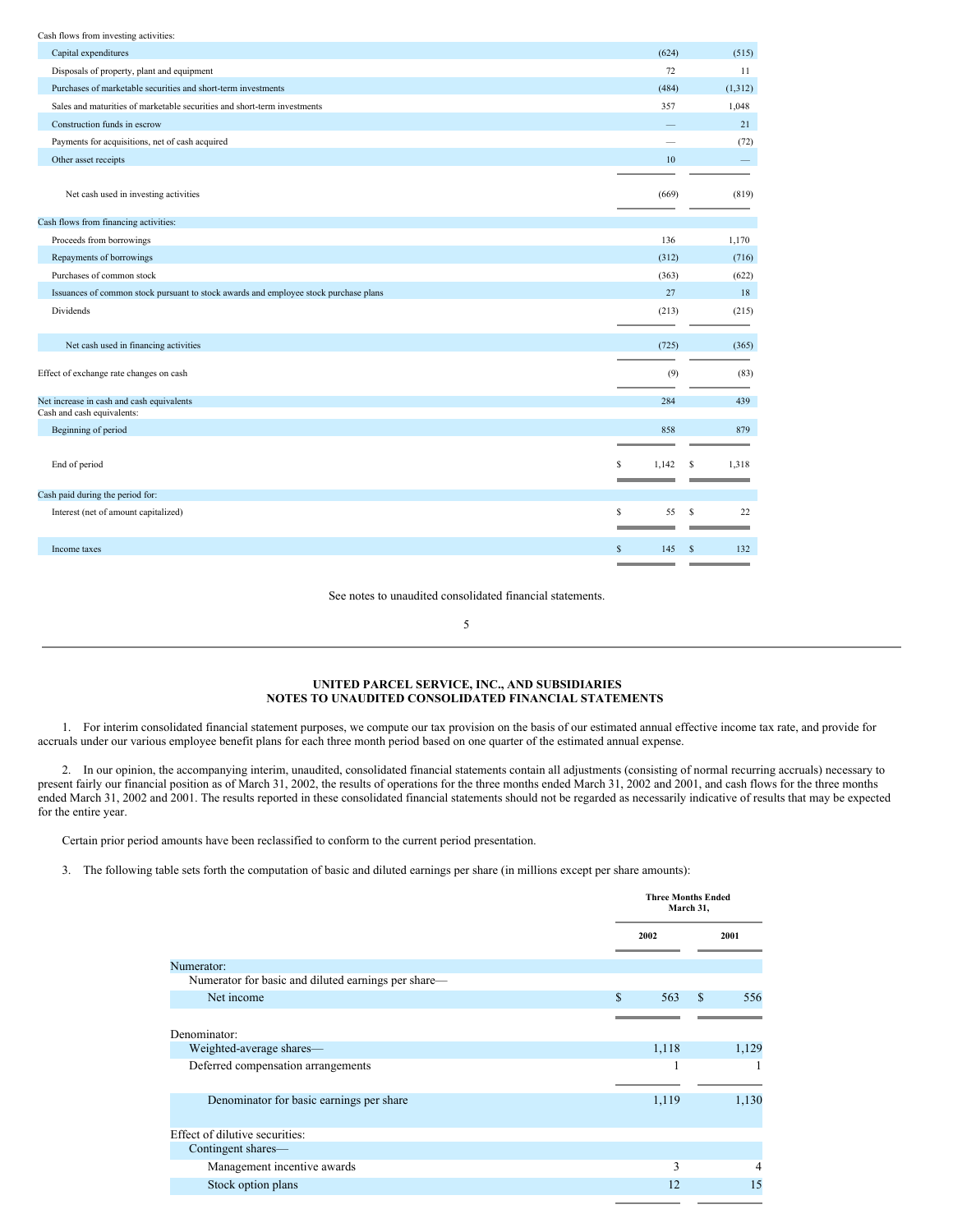| Denominator for diluted earnings per share |   | 1.134 | 1.149 |
|--------------------------------------------|---|-------|-------|
|                                            |   |       |       |
| Basic Earnings Per Share                   |   | 0.50  | 0.49  |
|                                            |   |       |       |
| Diluted Earnings Per Share                 | S | 0.50  | 0.48  |
|                                            |   |       |       |

4. On August 9, 1999, the United States Tax Court held that we were liable for tax on income of Overseas Partners Ltd. ("OPL"), a Bermuda company that had reinsured excess value ("EV") package insurance purchased by our customers beginning in 1984, and that we were liable for additional tax for the 1983 and 1984 tax years. The Court held that for the 1984 tax year we were liable for taxes of \$31 million on income reported by OPL, penalties and penalty interest of \$93 million, and interest for a total after-tax exposure estimated at approximately \$246 million.

On June 20, 2001, the United States Court of Appeals for the Eleventh Circuit reversed the Tax Court's decision. On September 13, 2001, the Eleventh Circuit denied the IRS's petition to have the appeal reheard en banc. The IRS did not attempt to appeal the case to the U.S. Supreme Court and, consequently, the case has been remanded to the Tax Court to consider alternative arguments raised by the parties. At this time, we do not know what the outcome of the remanded proceedings in the Tax Court will be.

6

The IRS has taken similar positions to those advanced in the Tax Court decision for tax years subsequent to 1984. Tax years 1985 through 1990 currently are docketed in the Tax Court, although no trial date has been set pending resolution of the case that covers the 1984 year. Further, the IRS has issued a report asserting similar positions for the 1991 through 1994 tax years, and we expect the IRS to take similar positions for tax years 1995 through 1999. Based on the Tax Court decision, we estimate that our total aftertax exposure for tax years 1984 through 1999 could be as high as \$2.353 billion.

In our second quarter 1999 financial statements, we recorded a tax assessment charge of \$1.786 billion, which included an amount for related state tax liabilities. The charge included taxes of \$915 million and interest of \$871 million. This assessment resulted in a tax benefit of \$344 million related to the interest component of the assessment. As a result, our net charge to net income for the tax assessment was \$1.442 billion, increasing our total after-tax reserve at that time with respect to these matters to \$1.672 billion. The tax benefit of deductible interest was included in income taxes in 1999; however, since none of the income on which this tax assessment is based is our income, we did not classify the tax charge as income taxes.

We determine the size of our reserve with respect to these matters in accordance with accounting principles generally accepted in the United States of America. In 1999, we estimated our most likely liability based on the initial Tax Court decision. In making this determination, we concluded that, based on the Tax Court decision, it was more likely that we would be required to pay taxes on income reported by OPL and interest, but that it was not probable that we would be required to pay any penalties and penalty interest. In our prior estimation, if penalties and penalty interest ultimately were determined to be payable, we would have had to record an additional charge of up to \$681 million. We currently do not know what impact the Eleventh Circuit decision and the remanded proceedings in the Tax Court ultimately will have on our recorded reserve and above estimations for this matter.

Further, again as a result of the unfavorable Tax Court decision, and in order to stop the potential accrual of additional interest that might ultimately be determined to be due to the IRS, on August 31, 1999, we paid \$1.349 billion and, on August 8, 2000, we paid an additional \$91 million, to the IRS related to these matters for the 1984 through 1994 tax years. We included the profit of the EV insurance program, using the IRS's methodology for calculating these amounts, for both 1998 and 1999 in filings we made with the IRS in 1999. In February 2000, we paid \$339 million to the IRS related to these matters for the 1995 through 1997 tax years. These amounts will remain with the IRS pending further proceedings.

The EV program that was the subject of the Tax Court decision has been changed since September 1999. The revised arrangement should eliminate the issues considered by the Tax Court and the Eleventh Circuit related to OPL.

The IRS has proposed adjustments, unrelated to the OPL matters discussed above, regarding the allowance of deductions and certain losses, the characterization of expenses as capital rather than ordinary, the treatment of certain income, and our entitlement to the investment tax credit and the research tax credit in the 1985 through 1990 tax years. The proposed adjustments would result in \$16 million of additional income tax expense. Also, the IRS has issued a report taking a similar position with respect to some of these issues for each of the years from 1991 through 1994. This report proposes adjustments that would result in \$155 million in additional income tax expense. For the 1985 through 1994 tax years, unpaid interest on these adjustments through March 31, 2002 could aggregate up to approximately \$449 million, after the benefit of related tax deductions. We expect that we will prevail on substantially all of these issues. Specifically, we believe that our practice of expensing the items that the IRS alleges should have been capitalized is consistent with the practices of other industry participants. The IRS may take similar positions with respect to some of these issues for each of the years 1995 through 2001. The IRS's proposed adjustments include penalties and penalty interest. We believe that the possibility that such penalties and penalty interest will be sustained is remote. We believe that the eventual resolution of these issues will not have a material adverse effect on our financial condition, results of operations or liquidity.

| ۰. |  |
|----|--|
| I  |  |

We are named as a defendant in twenty-five pending lawsuits that seek to hold us liable for the collection of premiums for EV insurance in connection with package shipments since 1984. Based on a variety of state and federal tort, contract and statutory claims, these cases generally claim that we failed to remit collected EV premiums to an independent insurer; we failed to provide promised EV insurance; we acted as an insurer without complying with state insurance laws and regulations; and the price for EV insurance was excessive.

These actions all were filed after the August 9, 1999 Tax Court decision. As discussed above, on June 20, 2001, the U.S. Court of Appeals for the Eleventh Circuit ruled in our favor and reversed the Tax Court decision.

These twenty-five cases have been consolidated for pre-trial purposes in a multi-district litigation proceeding ("MDL Proceeding") in federal court in New York. Motions to dismiss these cases are pending, as are motions to remand several of these cases to state court.

In addition to the cases in which UPS is named as a defendant, there is also an action,*Smith v. Mail Boxes Etc.,* against Mail Boxes Etc. and its franchisees relating to UPS EV insurance purchased through Mail Boxes Etc. centers. Although the case had been pending in California state court, the complaint was amended in late 2001 to allege a nationwide plaintiff class, and to add a UPS subsidiary, Mail Boxes Etc., Inc. ("New MBE"), and an MBE franchisee as a representative of a purported nationwide defendant class of franchisees, as new defendants. Previously, only the former franchisor, which was not affiliated with UPS, was named a defendant. New MBE has removed the case to federal court, and it also has been consolidated into the MDL Proceeding. The plaintiff is seeking to have the case remanded back to state court.

We believe that the allegations in these cases have no merit and intend to continue to defend them vigorously. The ultimate resolution of these cases cannot presently be determined.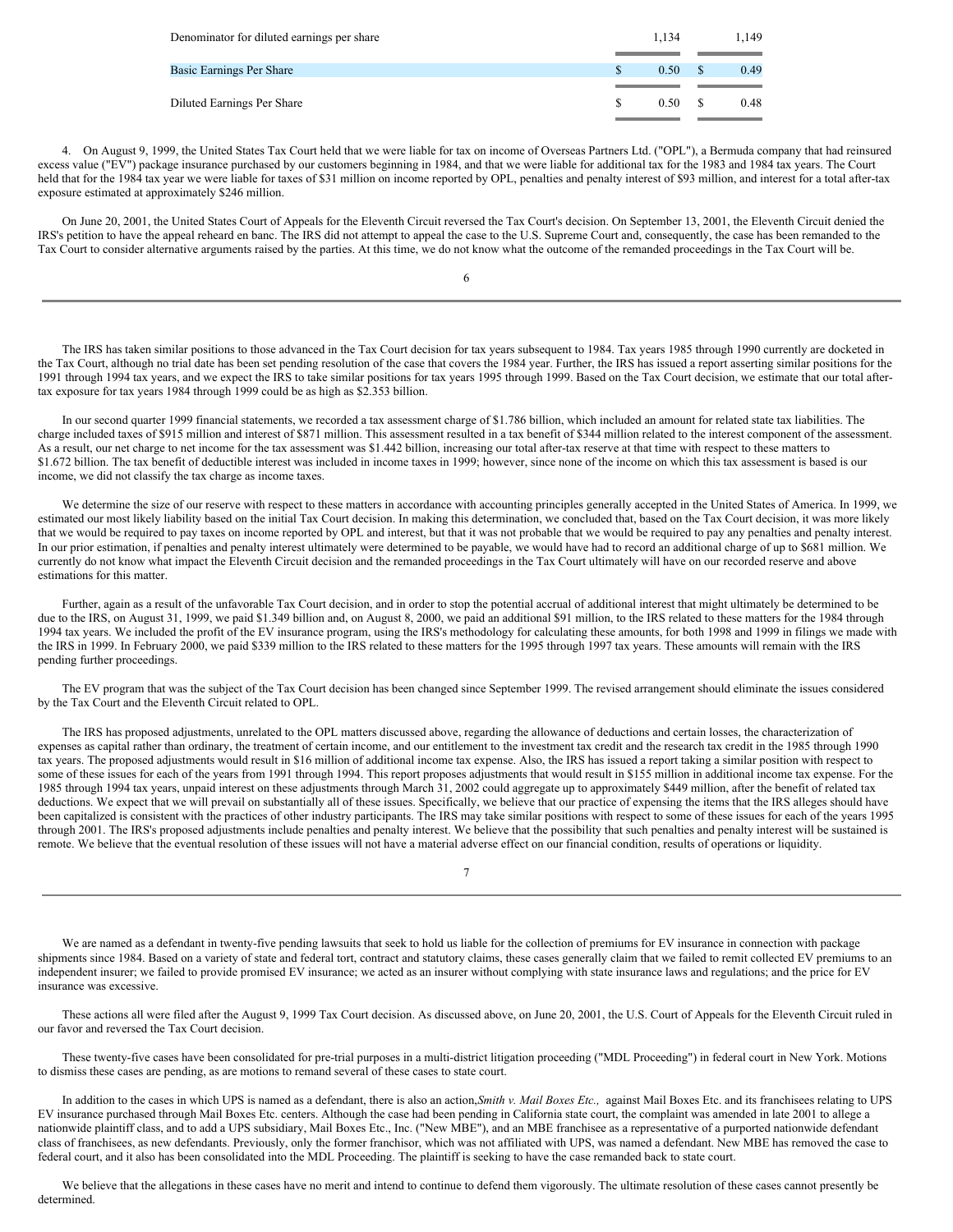In addition, we are a defendant in various other lawsuits that arose in the normal course of business. We believe that the eventual resolution of these cases will not have a material adverse effect on our financial condition, results of operations or liquidity.

5. We report our operations in three segments: U.S. domestic package operations, international package operations and non-package operations. Package operations represent our core business and are divided into regional operations around the world. Regional operations managers are responsible for both domestic and export operations within their geographic region. International package operations include shipments wholly outside the U.S. as well as shipments with either origin or distribution outside the U.S. Non-package operations, which include the UPS Logistics Group and UPS Freight Services, are distinct from package operations and are thus managed and reported separately.

Segment information for the three months ended March 31 is as follows (in millions):

|              | <b>Three Months Ended</b><br>March 31, |              |       |
|--------------|----------------------------------------|--------------|-------|
|              | 2002                                   |              | 2001  |
|              |                                        |              |       |
| \$           | 5,903                                  | \$           | 5,976 |
|              | 1,054                                  |              | 1,074 |
|              | 622                                    |              | 385   |
| $\mathbb{S}$ | 7,579                                  | $\mathbb{S}$ | 7,435 |
|              |                                        |              |       |
|              |                                        |              |       |
| S            | 862                                    | $\mathbf S$  | 845   |
|              | 30                                     |              | 39    |
|              | 55                                     |              | 60    |
| \$           | 947                                    | S            | 944   |
|              |                                        |              |       |

Two changes were made during the first quarter of 2002, which affect revenue reporting within the non-package segment. Neither of these changes have any effect on current or prior period income. First, effective January 1, 2002, the results of operations of the Transportation Unit of our Logistics Group were moved to our Freight Services Group. Amounts in prior periods have been reclassified for comparison purposes.

Second, our Logistics Group has historically reported revenue from freight under management gross, whereas our Freight Services Group, which was formed with the acquisition of the Fritz Companies in the second quarter of 2001, reports revenue net of freight under management. Beginning with the first quarter of 2002, we are now reporting revenue for both the Logistics Group and Freight Services net of freight under management. Amounts for prior periods have been modified to reflect revenue net of freight under management for comparison purposes. Following is a reconciliation of gross to net revenue for the non-package segment:

|                                                              |                   | <b>Three Months Ended</b><br>March 31, |
|--------------------------------------------------------------|-------------------|----------------------------------------|
|                                                              | 2002              | 2001                                   |
| <b>UPS</b> Logistics Group<br>Less freight under management  | \$<br>278<br>(42) | $\mathbb{S}$<br>212<br>(58)            |
| Net revenue                                                  | 236               | 154                                    |
| <b>UPS Freight Services</b><br>Less freight under management | 459<br>(235)      | 117<br>(17)                            |
| Net revenue                                                  | 224               | 100                                    |
| Other                                                        | 162               | 131                                    |
| Non-package revenue                                          | \$<br>622         | 385<br>S                               |

Non-package operating profit included \$28 and \$27 million for the three months ended March 31, 2002 and 2001, respectively, of intersegment profit, with a corresponding amount of operating expense, which reduces operating profit, included in the U.S. domestic package segment.

6. The major components of other operating expenses for the three months ended March 31 are as follows (in millions):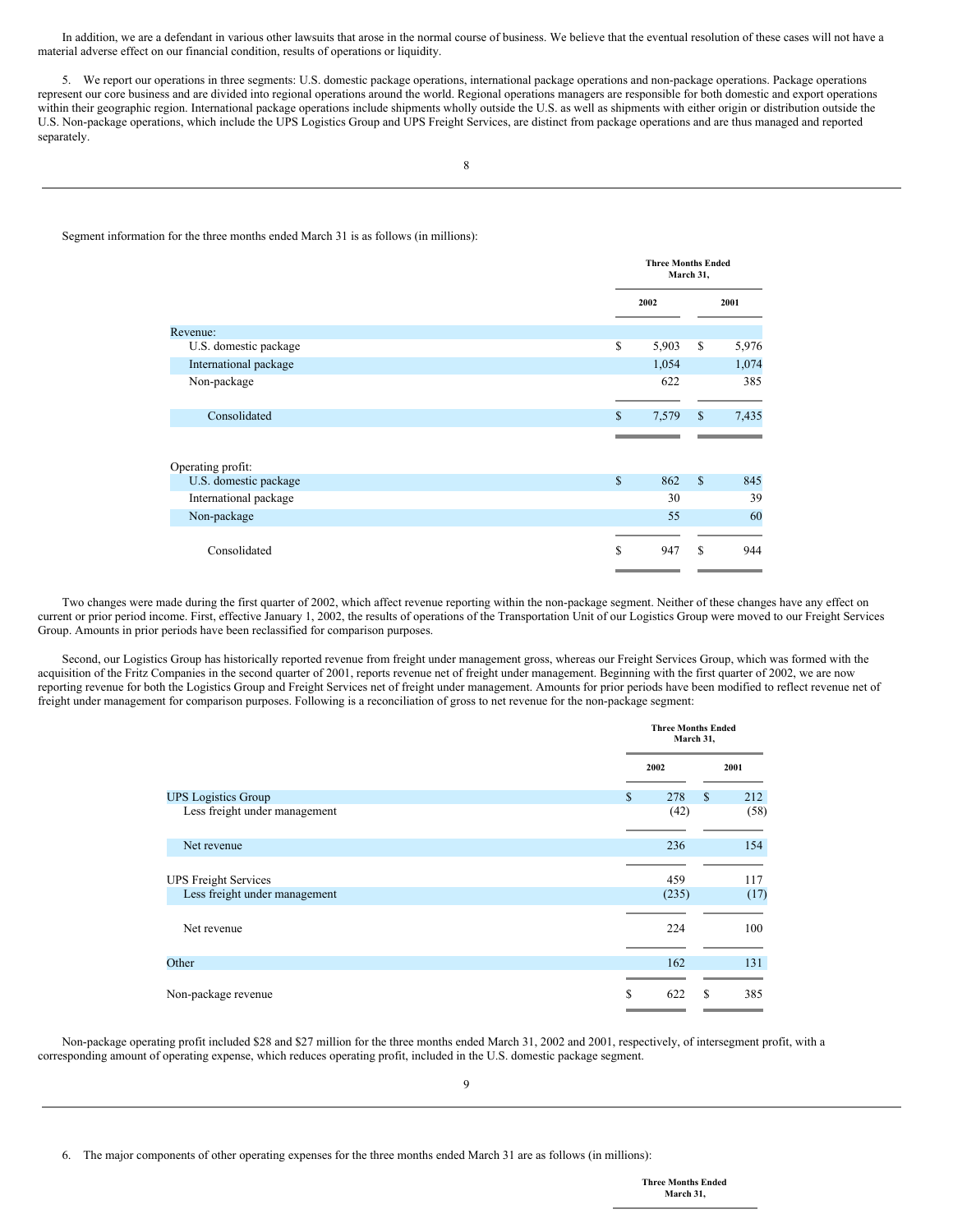|                               | 2002        |   | 2001  |  |
|-------------------------------|-------------|---|-------|--|
|                               |             |   |       |  |
| Repairs and maintenance       | \$<br>259   | S | 262   |  |
| Depreciation and amortization | 351         |   | 318   |  |
| Purchased transportation      | 358         |   | 428   |  |
| Fuel                          | 196         |   | 247   |  |
| Other occupancy               | 139         |   | 143   |  |
| Other expenses                | 880         |   | 842   |  |
|                               |             |   |       |  |
| Consolidated                  | \$<br>2,183 | S | 2,240 |  |
|                               |             |   |       |  |

7. Other assets as of March 31, 2002 and December 31, 2001 consist of the following (in millions):

|                                                                     | March 31,<br>2002 |    | December 31,<br>2001 |
|---------------------------------------------------------------------|-------------------|----|----------------------|
| Goodwill                                                            | \$<br>1,102       | -S | 1,112                |
| Intangible assets, net of accumulated amortization                  | 100               |    | 107                  |
| Non-current finance receivables, net of allowance for credit losses | 341               |    | 242                  |
| Other non-current assets                                            | 252               |    | 295                  |
|                                                                     |                   |    |                      |
| Consolidated                                                        | 1,795             |    | 1,756                |
|                                                                     |                   |    |                      |

8. Effective January 1, 2001, we adopted Financial Accounting Standards Board (FASB) Statement No. 133, "Accounting for Derivative Instruments and Hedging Activities" (FAS 133), as amended by Statements No. 137 and No. 138. FAS 133, as amended, requires us to record all financial derivative instruments on our balance sheet at fair value. Derivatives not designated as hedges must be adjusted to fair value through income. If a derivative is designated as a hedge, depending on the nature of the hedge, changes in its fair value that are considered to be effective, as defined, either offset the change in fair value of the hedged assets, liabilities, or firm commitments through income, or are recorded in other comprehensive income (OCI) until the hedged item is recorded in income. Any portion of a change in a derivative's fair value that is considered to be ineffective, or is excluded from the measurement of effectiveness, is recorded immediately in income.

The nature of our business activities necessitates the management of various financial and market risks, including those related to changes in commodity prices, foreign currency exchange rates, interest rates, and equity prices. As discussed more fully in note 13 "Derivative Instruments and Risk Management" to our consolidated financial statements contained in our Annual Report on Form 10-K for the year ended December 31, 2001, we use derivative financial instruments to mitigate or eliminate certain of those risks. The January 1, 2001 accounting change described above affected only the pattern and timing of non-cash accounting recognition.

10

## At January 1, 2001, our financial statements were adjusted to record a cumulative effect of adopting FAS 133, as follows:

|                                             | Income                                     | <b>OCI</b> |      |
|---------------------------------------------|--------------------------------------------|------------|------|
|                                             | (in millions, except per<br>share amounts) |            |      |
| Adjustment to fair value of derivatives (a) | \$<br>(42)                                 | S          | 37   |
| Income tax effects                          | 16                                         |            | (14) |
|                                             |                                            |            |      |
| Total                                       | \$<br>(26)                                 | S          | 23   |
|                                             |                                            |            |      |
| Effect on diluted earnings per share (a)    | \$<br>(0.03)                               |            |      |
|                                             |                                            |            |      |

#### (a) For income effect, amount shown is net of adjustment to hedged items.

The cumulative effect on income resulted primarily from marking to market the time value of option contracts used in commodity and foreign currency cash flow hedging. The cumulative effect on OCI resulted primarily from marking to market swap contracts used as cash flow hedges of anticipated foreign currency cash flows and anticipated purchases of energy products.

9. In June 2001, the FASB issued Statement No. 141 "Business Combinations" (FAS 141) and Statement No. 142 "Goodwill and Other Intangible Assets" (FAS 142). FAS 141 requires that the purchase method of accounting be used for all business combinations initiated after June 30, 2001. FAS 141 also specifies the types of acquired intangible assets that are required to be recognized and reported separately from goodwill. FAS 142 eliminates the requirement to amortize goodwill and indefinite-lived intangible assets, addresses the amortization of intangible assets with a defined life, and addresses the impairment testing and recognition for goodwill and intangible assets.

To comply with the transition provisions of FAS 142, we have determined our reporting units and assigned goodwill and other net assets to those reporting units. Goodwill attributable to each of our reporting units is being tested for impairment by comparing the fair value of each reporting unit with its carrying value. Fair value is primarily being determined through the use of a discounted cash flow methodology. We have not completed our impairment testing required by the transition provisions of FAS 142, and therefore it is not practical, at this time, to estimate the impact of adoption of this statement.

The following table indicates the allocation of goodwill by reportable segment, as of March 31, 2002 and December 31, 2001 (in millions).

|                       | March 31,<br>2002 |    | December 31,<br>2001 |
|-----------------------|-------------------|----|----------------------|
| Goodwill by Segment:  |                   |    |                      |
| U.S. domestic package |                   |    | _                    |
| International package |                   | 99 | 98                   |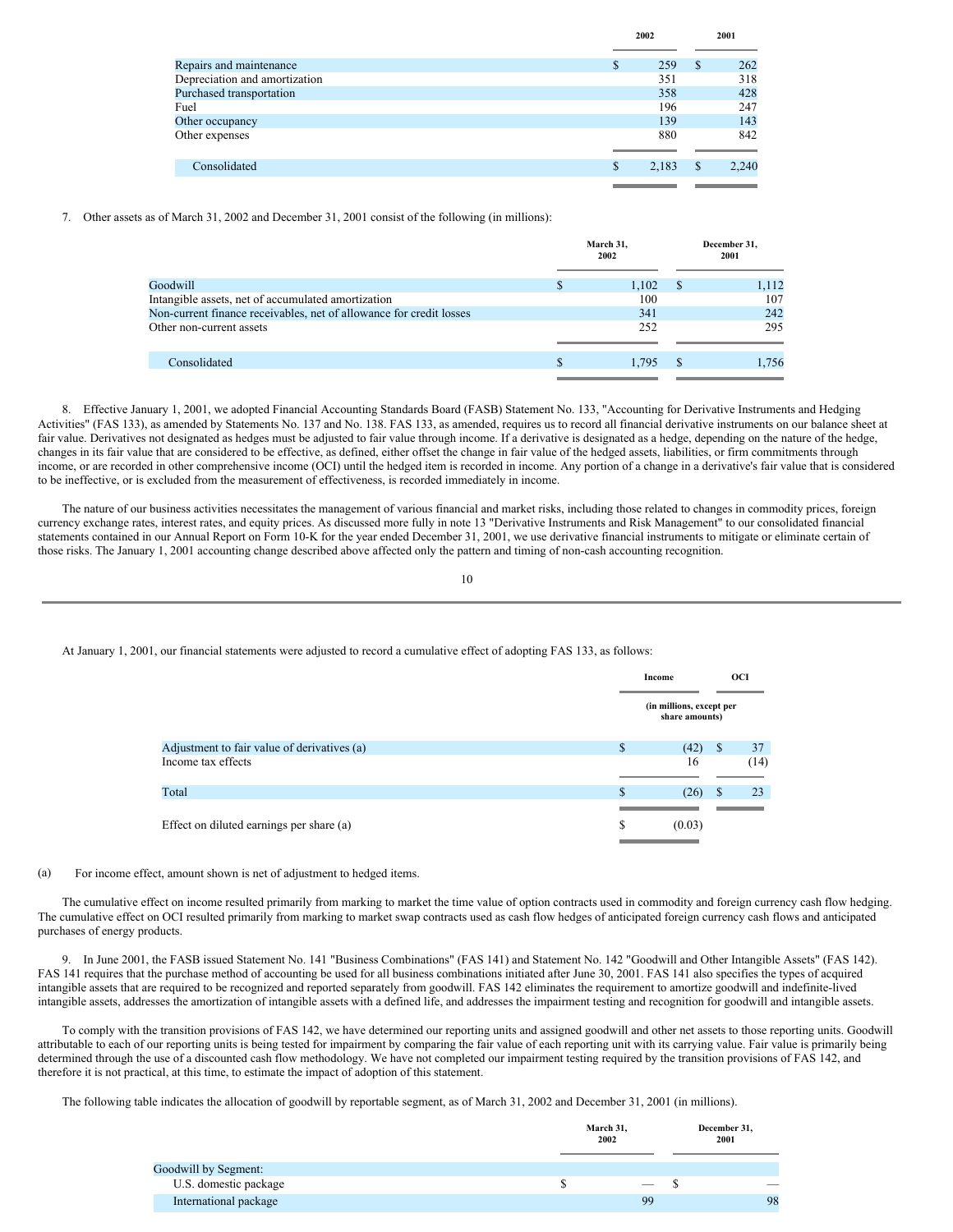| Non-package  | 1.003       | 1,014 |
|--------------|-------------|-------|
| Consolidated | \$<br>1,102 | 1,112 |

Intangible assets consisting of franchise rights, non-compete agreements, licenses, and patents of \$87 million are continuing to be amortized under the provisions of FAS 142. The remaining intangible assets, consisting of trade names, of \$13 million are considered indefinite-lived intangible assets under FAS 142, and are no longer being amortized.

Goodwill amortization ceased upon the implementation of FAS 142 on January 1, 2002. The following table indicates the impact on net income and earnings per share if the non-amortization provisions of FAS 142 had been applied in the first quarter of 2001.

|                                                                                        | <b>Three Months Ended</b><br>March 31,<br>2002 |      |               |      |
|----------------------------------------------------------------------------------------|------------------------------------------------|------|---------------|------|
|                                                                                        |                                                |      |               | 2001 |
| Reported net income                                                                    | $\mathbb{S}$                                   | 563  | \$            | 556  |
| Adjustments: Goodwill amortization                                                     |                                                |      |               | 13   |
| Income taxes                                                                           |                                                |      |               | (2)  |
|                                                                                        |                                                |      |               |      |
| Adjusted net income                                                                    |                                                | 563  |               | 567  |
| Cumulative effect of change in accounting principle (FAS 133)                          |                                                |      |               | 26   |
|                                                                                        |                                                |      |               |      |
| Adjusted net income before cumulative effect of change in accounting principle         | S                                              | 563  | \$            | 593  |
|                                                                                        |                                                |      |               |      |
| Basic earnings per share:                                                              |                                                |      |               |      |
| Reported                                                                               | S                                              | 0.50 | \$            | 0.49 |
| Adjusted                                                                               | S                                              | 0.50 | \$            | 0.50 |
| Diluted earnings per share:                                                            |                                                |      |               |      |
| Reported                                                                               | $\mathbb{S}$                                   | 0.50 | $\mathcal{S}$ | 0.48 |
| Adjusted                                                                               | S                                              | 0.50 | \$            | 0.49 |
| Basic earnings per share before cumulative effect of change in accounting principle:   |                                                |      |               |      |
| Reported                                                                               | S                                              | 0.50 | \$            | 0.52 |
| Adjusted                                                                               | $\mathcal{S}$                                  | 0.50 | $\mathbb{S}$  | 0.52 |
| Diluted earnings per share before cumulative effect of change in accounting principle: |                                                |      |               |      |
| Reported                                                                               | $\mathbb{S}$                                   | 0.50 | $\mathbb{S}$  | 0.51 |
| Adjusted                                                                               | S                                              | 0.50 | \$            | 0.52 |
|                                                                                        |                                                |      |               |      |

12

## <span id="page-7-0"></span>**Item 2. Management's Discussion and Analysis of Financial Condition and Results of Operations**

*Three Months Ended March 31, 2002 and 2001*

The following tables set forth information showing the change in revenue, average daily package volume and average revenue per piece, both in dollars or amounts and in percentage terms:

|                             |                       | <b>Three Months Ended</b><br>March 31, |                      |           |
|-----------------------------|-----------------------|----------------------------------------|----------------------|-----------|
|                             | 2002                  | 2001                                   | \$                   | $\%$      |
| Revenue (in millions):      |                       |                                        |                      |           |
| U.S. domestic package:      |                       |                                        |                      |           |
| Next Day Air                | $\mathbb{S}$<br>1,313 | $\mathbb{S}$<br>1,383                  | (70)<br><sup>S</sup> | $(5.1)\%$ |
| Deferred                    | 700                   | 716                                    | (16)                 | (2.2)     |
| Ground                      | 3,890                 | 3,877                                  | 13                   | 0.3       |
|                             |                       |                                        |                      |           |
| Total U.S. domestic package | 5,903                 | 5,976                                  | (73)                 | (1.2)     |
| International package:      |                       |                                        |                      |           |
| Domestic                    | 222                   | 232                                    | (10)                 | (4.3)     |
| Export                      | 737                   | 748                                    | (11)                 | (1.5)     |
| Cargo                       | 95                    | 94                                     | $\mathbf{1}$         | 1.1       |
|                             |                       |                                        |                      |           |
| Total International package | 1,054                 | 1,074                                  | (20)                 | (1.9)     |
| Non-package:                |                       |                                        |                      |           |
| <b>UPS</b> Logistics Group  | 236                   | 154                                    | 82                   | 53.2      |
| <b>UPS Freight Services</b> | 224                   | 100                                    | 124                  | 124.0     |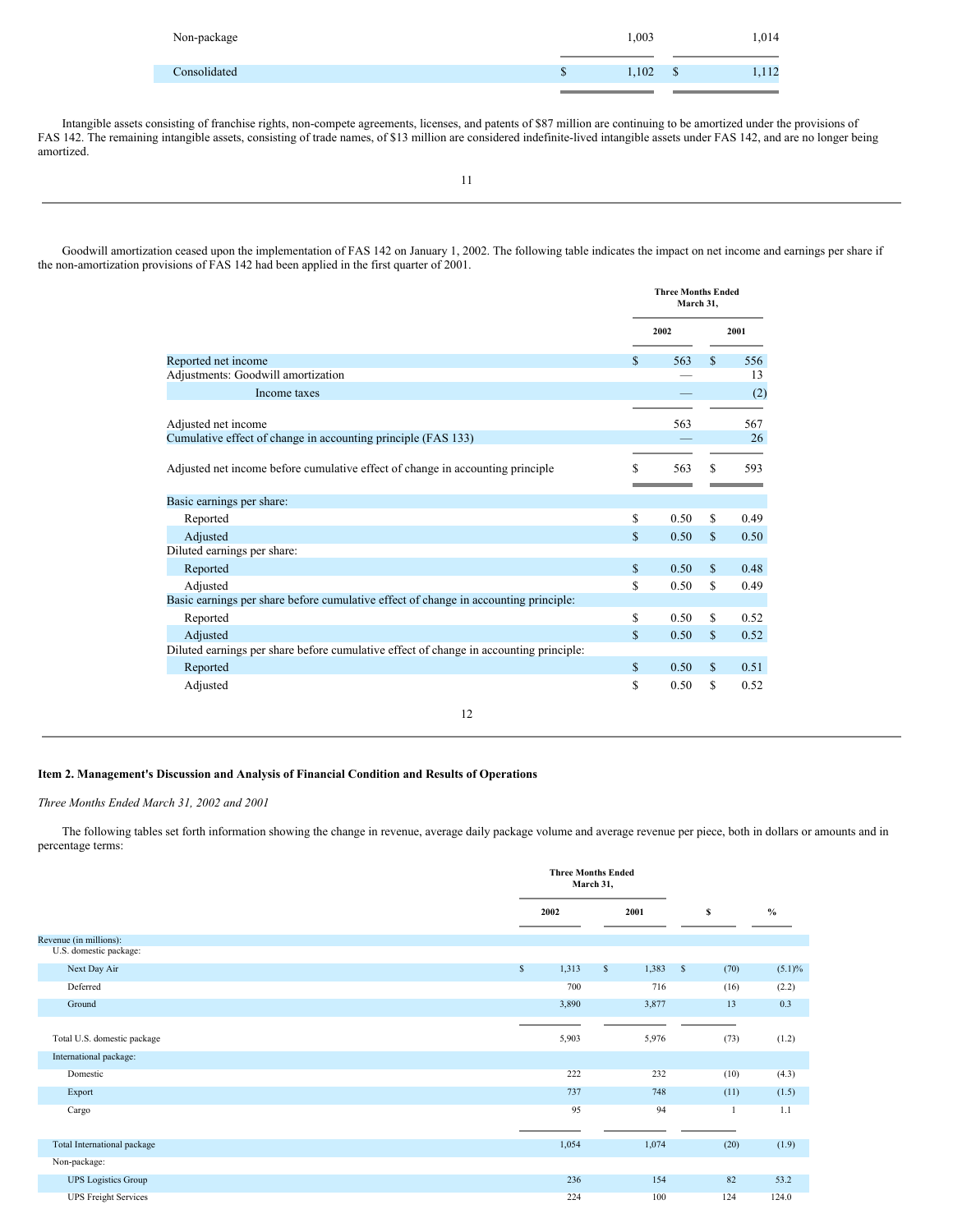| Other                                                                  |              | 162    |              | 131    |                                                                    | 31             | 23.7      |
|------------------------------------------------------------------------|--------------|--------|--------------|--------|--------------------------------------------------------------------|----------------|-----------|
| Total non-package                                                      |              | 622    |              | 385    |                                                                    | 237            | 61.6      |
| Consolidated                                                           | $\mathbf{s}$ | 7,579  | $\mathbb{S}$ | 7,435  | $\mathsf{s}$                                                       | 144            | 1.9 %     |
|                                                                        |              |        |              |        |                                                                    | #              |           |
| Average Daily Package Volume (in thousands):<br>U.S. domestic package: |              |        |              |        |                                                                    |                |           |
| Next Day Air                                                           |              | 1,092  |              | 1,106  |                                                                    | (14)           | $(1.3)\%$ |
| Deferred                                                               |              | 880    |              | 888    |                                                                    | (8)            | (0.9)     |
| Ground                                                                 |              | 10,034 |              | 10,192 |                                                                    | (158)          | (1.6)     |
| Total U.S. domestic package                                            |              | 12,006 |              | 12,186 |                                                                    | (180)          | (1.5)     |
| International package:                                                 |              |        |              |        |                                                                    |                |           |
| Domestic                                                               |              | 780    |              | 804    |                                                                    | (24)           | (3.0)     |
| Export                                                                 |              | 427    |              | 399    |                                                                    | 28             | 7.0       |
| Total International package                                            |              | 1,207  |              | 1,203  |                                                                    | $\overline{4}$ | 0.3       |
| Consolidated                                                           |              | 13,213 |              | 13,389 |                                                                    | (176)          | $(1.3)\%$ |
| Operating days in period                                               |              | 63     |              | 64     |                                                                    | \$             |           |
| Average Revenue Per Piece:<br>U.S. domestic package:                   |              |        |              |        |                                                                    |                |           |
| Next Day Air                                                           | $\mathbb{S}$ | 19.09  | $\mathbb{S}$ | 19.54  | $\mathbb{S}% _{C}^{X\text{}}\otimes\mathbb{S}_{C}^{C}(\mathbb{R})$ | (0.45)         | $(2.3)\%$ |
| Deferred                                                               |              | 12.63  |              | 12.60  |                                                                    | 0.03           | 0.2       |
| Ground                                                                 |              | 6.15   |              | 5.94   |                                                                    | 0.21           | 3.5       |
| Total U.S. domestic package                                            |              | 7.80   |              | 7.66   |                                                                    | 0.14           | 1.8       |
| International:                                                         |              |        |              |        |                                                                    |                |           |
| Domestic                                                               |              | 4.52   |              | 4.51   |                                                                    | 0.01           | 0.2       |
| Export                                                                 |              | 27.40  |              | 29.29  |                                                                    | (1.89)         | (6.5)     |
| Total International package                                            |              | 12.61  |              | 12.73  |                                                                    | (0.12)         | (0.9)     |
| Consolidated                                                           | $\mathbb{S}$ | 8.24   | $\mathbb{S}$ | 8.12   | $\mathbb{S}$                                                       | 0.12           | $1.5\%$   |
|                                                                        |              |        |              |        |                                                                    |                |           |

13

U.S. domestic package revenue decreased 1.2% compared to last year. This decline was driven by a 1.5% reduction in average daily package volume which was primarily a result of the continued weakness in the U.S. economy. Revenue for our Next Day Air products was also adversely affected by a decline in revenue per piece. The decline results in part from lower package weights combined with a mix shift favoring letters to packages. This reflected what we believe to be continued slowness in the manufacturing sector. Conversely, revenue for our Ground products increased slightly due to a 3.5% increase in average revenue per piece. This improvement resulted in part from having a rate increase that occurred four weeks earlier than compared to the prior year.

On January 7, 2002, we increased rates for standard ground shipments an average of 3.5% for commercial deliveries. The ground residential charge increased \$0.05 to \$1.10 over the commercial ground rate, and this charge will also be applied to express deliveries in 2002. The additional delivery area surcharge, which is added to ground deliveries in certain less accessible areas, remained at \$1.50. In addition, in 2002, this charge will also be applied to express deliveries to these addresses. Rates for UPS Hundredweight increased 5.9%.

We also increased rates for UPS Next Day Air, UPS Next Day Air Saver, UPS 2nd Day Air, and 3 Day Select an average of 4.0%. The surcharge for UPS Next Day Air Early A.M. increased from \$27.50 to \$28.50. Rates for international shipments originating in the United States (Worldwide Express, Worldwide Express Plus, UPS Worldwide Expedited and UPS International Standard service) increased an average of 3.9%. Rate changes for shipments originating outside the U.S. were made throughout the past year and varied by geographic market.

An index-based fuel surcharge, which became effective December 10, 2001, continued and resets on a monthly basis beginning in February 2002. The index-based surcharge is based on the National U.S. Average On-Highway Diesel Fuel Prices as reported by the U.S. Department of Energy.

The decrease in international package revenue was due primarily to one less operating day, combined with the timing of Easter. Because of the timing of Easter, many of our international locations effectively experienced two less operating days. Nevertheless, we experienced strong average daily volume growth of 7.0% for our export products, offset by a decline in revenue per piece. The volume growth was primarily driven by strong growth in both the Europe and Asia-Pacific regions. European average daily export volume was up 13% while Asia-Pacific was up 11%. The revenue per piece decline resulted from a combination of currency fluctuations and continued strong growth in our lower-yielding, intra-Europe volume. In total, international package average daily volume increased .3% and average revenue per piece decreased .9%. Adjusting the average revenue per piece for currency would have resulted in a 2.4% increase compared to the prior year.

Non-package revenue increased a total of \$237 million, or 62%, during the quarter. UPS Logistics Group revenue was up 53% of which 18% was due to organic growth and the balance from acquisitions, much of which was contributed by the new UNI-DATA subsidiary in Germany acquired last August. UPS Freight Services revenue more than doubled during the quarter primarily due to the acquisition of Fritz which occurred in May of 2001.

Two changes were made during the first quarter of 2002, which affect revenue reporting within the non-package segment. Neither of these changes have any effect on current or prior period income. First, effective January 1, 2002, the results of operations of the Transportation Unit of our Logistics Group were moved to our Freight Services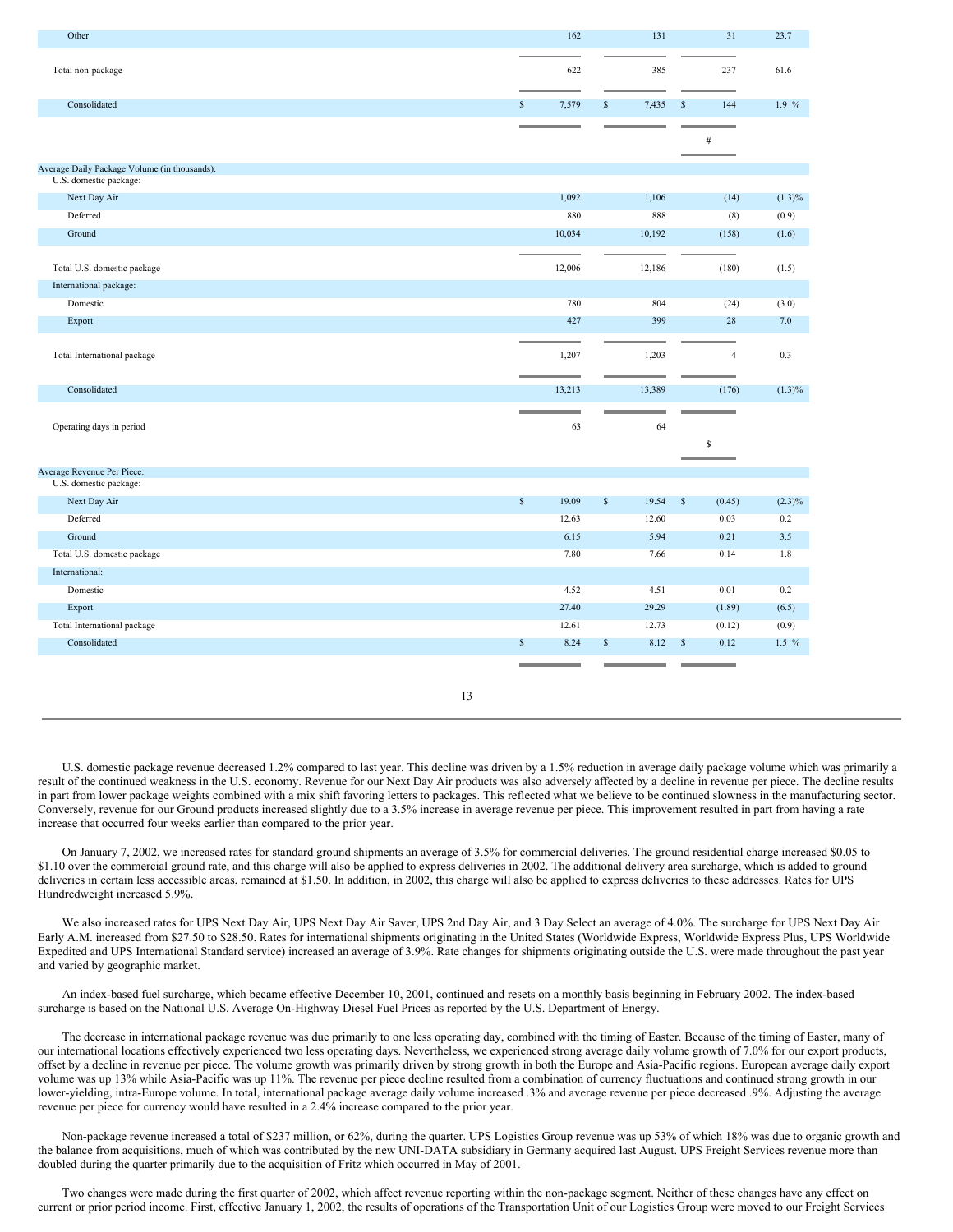Second, our Logistics Group has historically reported revenue from freight under management gross, whereas our Freight Services Group, which was formed with the acquisition of the Fritz Companies in the second quarter of 2001, reports revenue net of freight under management. Beginning with the first quarter of 2002, we are now reporting revenue for both the Logistics Group and Freight Services net of freight under management. Amounts for prior periods have been modified to reflect revenue net of freight under management for comparison purposes. Following is a reconciliation of gross to net revenue for the non-package segment:

|                               |           | <b>Three Months Ended</b><br>March 31, |
|-------------------------------|-----------|----------------------------------------|
|                               | 2002      | 2001                                   |
| <b>UPS</b> Logistics Group    | \$<br>278 | $\mathbb{S}$<br>212                    |
| Less freight under management | (42)      | (58)                                   |
| Net revenue                   | 236       | 154                                    |
|                               |           |                                        |
| <b>UPS</b> Freight Services   | 459       | 117                                    |
| Less freight under management | (235)     | (17)                                   |
|                               |           |                                        |
| Net revenue                   | 224       | 100                                    |
|                               |           |                                        |
| Other                         | 162       | 131                                    |
|                               |           |                                        |
| Non-package revenue           | \$<br>622 | 385<br>S                               |

Consolidated operating expenses increased by \$141 million, or 2.2%. Compensation and benefits expenses increased by \$198 million, while other operating expenses decreased by \$57 million. The majority of the increase in compensation and benefits expense resulted from the acquisitions that we completed in 2001. Other operating expenses decreased primarily due to lower purchased transportation costs, lower fuel costs and the continuing benefits of our cost savings initiatives.

Our operating margin, defined as operating profit as a percentage of revenue, decreased slightly from 12.7% during the first quarter of 2001 to 12.5% during the first quarter of 2002. This decline is the continuation of the trend that began in the fourth quarter of 2000 as the economy began to weaken, although the rate of decline moderated in the first quarter compared to what we experienced during 2001.

The following table sets forth information showing the change in operating profit, both in dollars (in millions) and in percentage terms:

|                               |    | <b>Three Months Ended</b> | March 31, |      |     | Change |         |
|-------------------------------|----|---------------------------|-----------|------|-----|--------|---------|
| <b>Operating Segment</b>      |    | 2002                      |           | 2001 |     | S      | $\%$    |
| U.S. domestic package         | \$ | 862                       | S         | 845  | \$. | 17     | 2.0%    |
| International package         |    | 30                        |           | 39   |     | (9)    | (23.1)  |
| Non-package                   |    | 55                        |           | 60   |     | (5)    | (8.3)   |
| Consolidated Operating Profit | S  | 947                       | S         | 944  | S   | 3      | $0.3\%$ |
|                               |    |                           |           |      |     |        |         |

U.S. domestic package operating profit increased \$17 million primarily due to the continued cost saving efforts that were implemented last year. We also benefited from favorable trends in fuel and other energy costs compared to the first quarter of last year.

15

The decline in operating profit for our international package operations was primarily currency-related. The strengthening of the U.S. dollar against most major currencies this year versus last year accounted for \$8 million of the total \$9 million decrease.

The decrease in non-package operating profit was primarily caused by an earnings decline in our excess value insurance business, due to reduced volumes and favorable claims results in the first quarter of 2001. This segment did benefit by \$10 million due to the elimination of goodwill amortization in 2002, as discussed in Note 9.

The decrease in investment income of \$41 million for the first quarter of 2002 is due in part to a combination of lower interest rates and lower balances available for investment in 2002. Investment income in 2001 also included realized investment gains compared to a small, realized loss in 2002.

Net income for the first quarter of 2002 was \$563 million, an increase of \$7 million from \$556 million in the first quarter of 2001, resulting in an increase in diluted earnings per share from \$0.48 in 2001 to \$0.50 in 2002. The 2001 results reflect a non-recurring FAS 133 cumulative expense adjustment, net of tax, of \$26 million. Excluding the impact of this non-recurring item and adjusting for the non-amortization provisions of FAS 142, our net income for the first quarter of 2001 would have been \$593 million, which results in a slight decrease in diluted earnings per share (\$0.52 in 2001 compared to \$0.50 in 2002- See Note 9).

## *Liquidity and Capital Resources*

Our primary source of liquidity is our cash flow from operations. We maintain significant cash, cash equivalents, marketable securities and short-term investments, amounting to \$2.0 billion at March 31, 2002.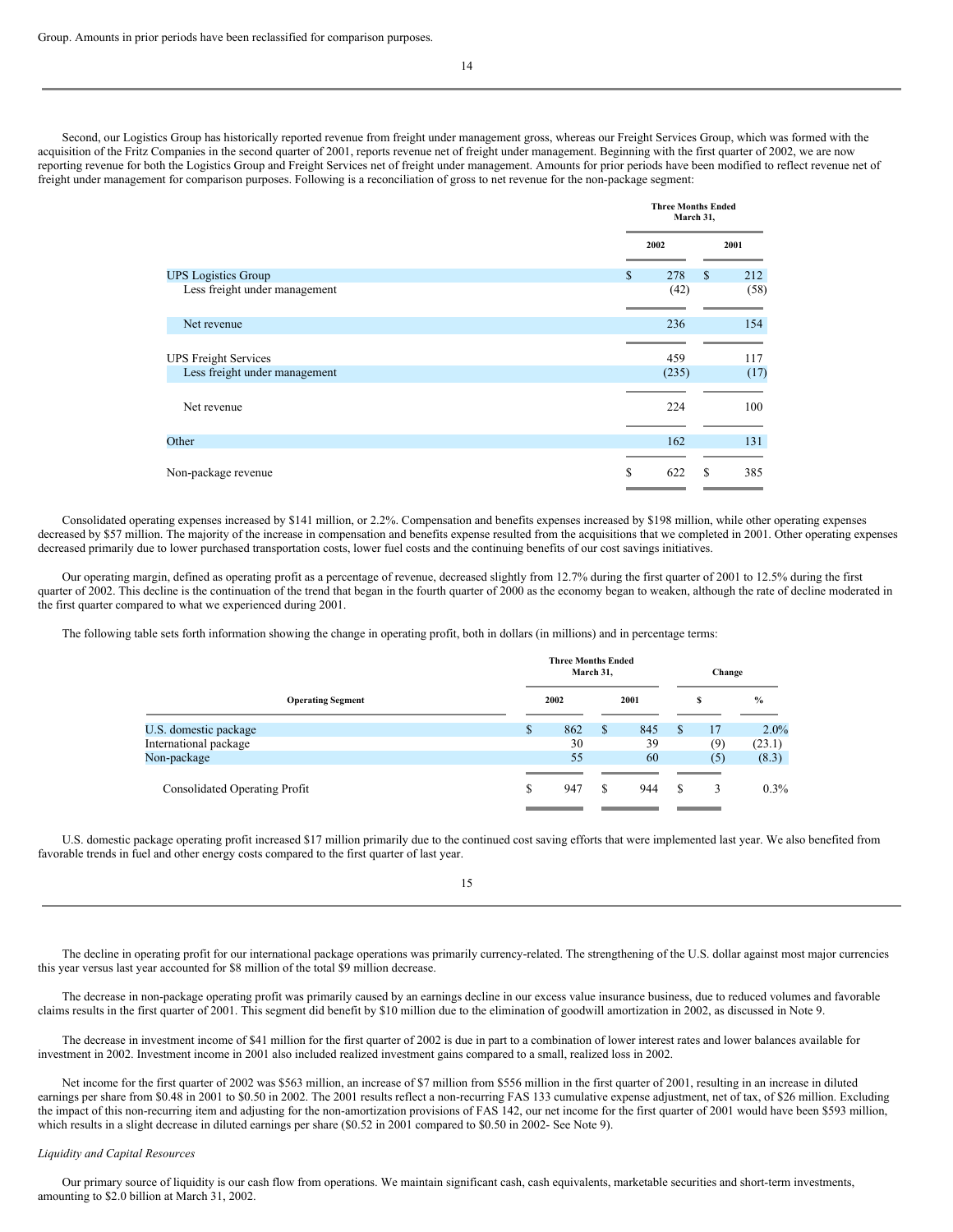As part of our continuing share repurchase program, \$1.0 billion was authorized for share repurchases in February 2002, of which \$947 million was still available as of March 31, 2002.

We maintain two commercial paper programs under which we are authorized to borrow up to \$7.0 billion. Approximately \$1.45 billion was outstanding under these programs as of March 31, 2002. Of this amount, \$1.25 billion has been classified as long-term debt in accordance with our intention and ability to refinance such obligations on a long-term basis under our revolving credit facilities. The average interest rate on the amount outstanding at March 31, 2002 was 1.79%. In addition, we maintain an extendible commercial notes program under which we are authorized to borrow up to \$500 million. No amounts were outstanding under this program at March 31, 2002.

We maintain two credit agreements with a consortium of banks. These agreements provide revolving credit facilities of \$3.75 billion and \$1.25 billion, expiring on April 24, 2003 and April 27, 2005, respectively. Interest on any amounts we borrow under these facilities would be charged at 90-day LIBOR plus 15 basis points. There were no borrowings under either of these agreements as of March 31, 2002.

We also maintain a \$1.0 billion European medium-term note program. Under this program, we may issue notes from time to time, denominated in a variety of currencies. At March 31, 2002, \$1.0 billion was available under this program.

We have a \$2.0 billion shelf registration statement under which we may issue debt securities in the United States. There was approximately \$1.268 billion issued under this shelf registration statement at March 31, 2002. As of March 31, 2002, \$627 million in notes have been issued under the UPS Notes program, \$138 million of which were issued in the first quarter 2002. These notes have various terms and maturities, all with fixed interest rates.

16

On August 9, 1999, the United States Tax Court held that we were liable for tax on income of Overseas Partners Ltd. ("OPL"), a Bermuda company that had reinsured excess value ("EV") package insurance purchased by our customers beginning in 1984, and that we were liable for additional tax for the 1983 and 1984 tax years. The Court held that for the 1984 tax year we were liable for taxes of \$31 million on income reported by OPL, penalties and penalty interest of \$93 million, and interest for a total after-tax exposure estimated at approximately \$246 million.

On June 20, 2001, the United States Court of Appeals for the Eleventh Circuit reversed the Tax Court's decision. On September 13, 2001, the Eleventh Circuit denied the IRS's petition to have the appeal reheard en banc. The IRS did not appeal the case to the U.S. Supreme Court and, consequently, the case has been remanded to the Tax Court to consider alternative arguments raised by the parties. At this time, we do not know what the outcome of the remanded proceedings in the Tax Court will be.

The IRS has taken similar positions to those advanced in the Tax Court decision for tax years subsequent to 1984. Tax years 1985 through 1990 currently are docketed in the Tax Court, although no trial date has been set pending resolution of the case that covers the 1984 year. Further, the IRS has issued a report asserting similar positions for the 1991 through 1994 tax years, and we expect the IRS to take similar positions for tax years 1995 through 1999.

We are named as a defendant in twenty-five pending lawsuits that seek to hold us liable for the collection of premiums for excess value EV insurance in connection with package shipments since 1984. Based on a variety of state and federal tort, contract and statutory claims, these cases generally claim that we failed to remit collected EV premiums to an independent insurer; we failed to provide promised EV insurance; we acted as an insurer without complying with state insurance laws and regulations; and the price for EV insurance was excessive.

These actions were filed after the August 9, 1999 Tax Court decision. As discussed above, on June 20, 2001, the U.S. Court of Appeals for the Eleventh Circuit ruled in our favor and reversed the Tax Court decision.

These twenty-five cases have been consolidated for pre-trial purposes in a multi-district litigation proceeding ("MDL Proceeding") in federal court in New York. Motions to dismiss these cases are pending, as are motions to remand several of these cases to state court.

We believe that the allegations in these cases have no merit and intend to continue to defend them vigorously. The ultimate resolution of these cases cannot presently be determined.

In addition, we are a defendant in various other lawsuits that arose in the normal course of business. We believe that the eventual resolution of these cases will not have a material adverse effect on our financial condition, results of operations or liquidity.

Reference is made to Note 4 to the accompanying unaudited consolidated financial statements for more information on the preceding matters.

Due to the events of September 11, 2001, increased security requirements for air carriers may be forthcoming; however, we do not anticipate that such measures will have a material adverse effect on our financial condition, results of operations or liquidity. In addition, our insurance premiums have risen and we have taken several actions, including self-insuring certain risks, to mitigate the expense increase.

As of December 31, 2001, we had approximately 232,500 employees (64% of total employees) employed under a national master agreement and various supplemental agreements with local unions affiliated with the International Brotherhood of Teamsters ("Teamsters"). These agreements run through July 31, 2002. The majority of our pilots are employed under a collective bargaining agreement with the Independent Pilots Association, which becomes amendable January 1, 2004. Our airline mechanics are covered by a collective bargaining agreement with Teamsters Local 2727, which became amendable on August 1, 2001. Members of Teamsters 2727 recently voted down a proposed new contract, and negotiations resumed in April 2002 with the assistance of the National Mediation Board. In addition, the majority of our ground mechanics who are not employed under agreements with the Teamsters are employed under collective bargaining agreements with the International Association of Machinists and Aerospace Workers. These agreements have various expiration dates between July 31, 2002 and May 31, 2003.

We entered into negotiations with the Teamsters in January 2002 for a new national master agreement. It is our desire through these discussions to reach an agreement on a new contract prior to the end of our current five-year agreement on July 31, 2002. Any strike, work stoppage or slowdown that results from our failure to reach a timely agreement with the Teamsters, and any change in shipping behavior by our customers or potential customers due to perceptions that we will not reach a timely agreement with the Teamsters, could have a material adverse effect on our financial condition and results of operations. We do not, however, anticipate that this will occur.

We believe that funds from operations and borrowing programs will provide adequate sources of liquidity and capital resources to meet our expected long-term needs for the operation of our business, including anticipated capital expenditures such as commitments for aircraft purchases, through 2009.

At March 31, 2002, we had unfunded loan commitments totaling \$729 million, consisting of letters of credit of \$56 million and other unfunded lending commitments of \$673 million.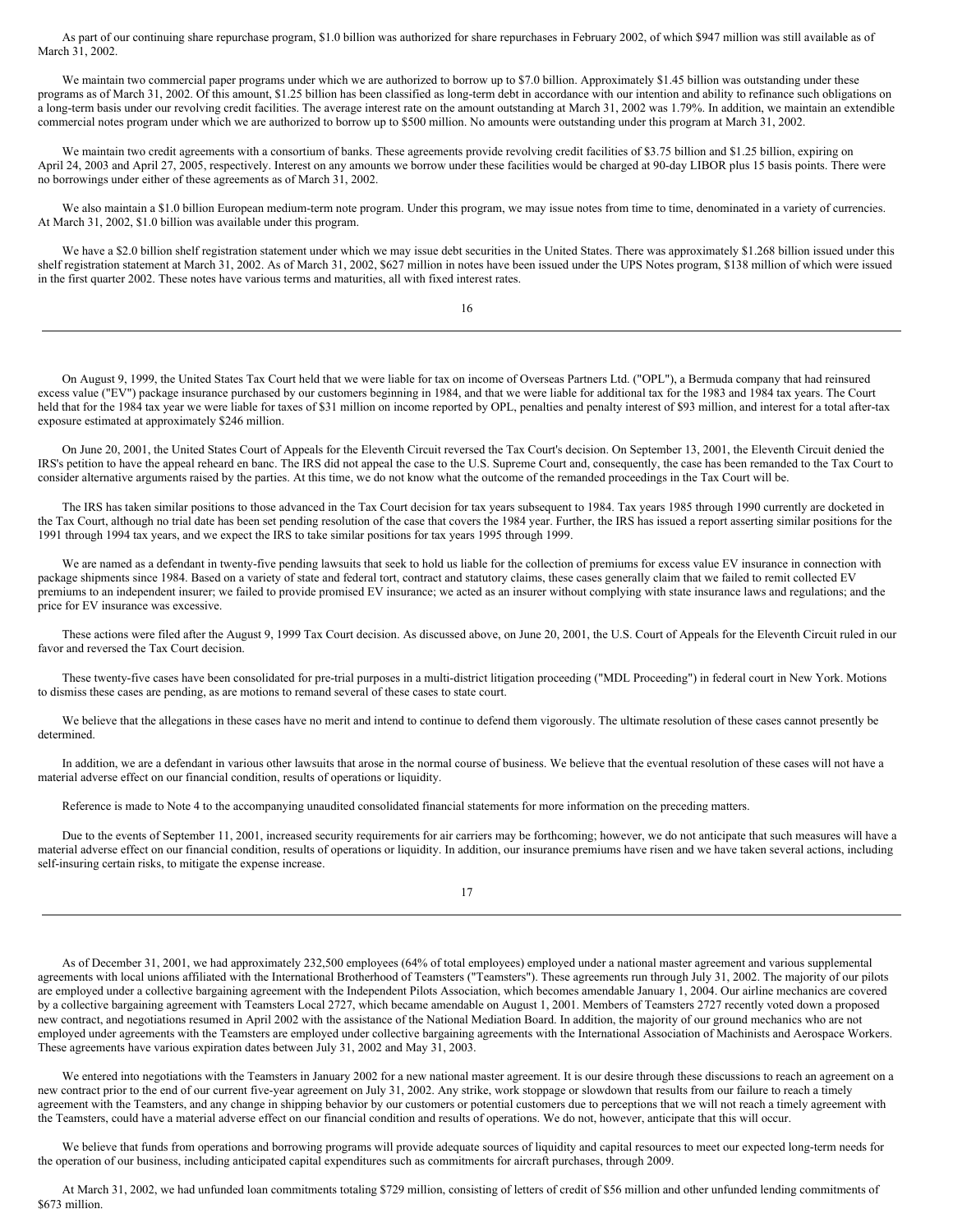#### *New Accounting Pronouncements*

In June 2001, the FASB issued Statement No. 141 "Business Combinations" (FAS 141) and Statement No. 142 "Goodwill and Other Intangible Assets" (FAS 142). FAS 141 requires that the purchase method of accounting be used for all business combinations initiated after June 30, 2001. FAS 141 also specifies the types of acquired intangible assets that are required to be recognized and reported separately from goodwill. FAS 142 eliminates the requirement to amortize goodwill and indefinite-lived intangible assets, addresses the amortization of intangible assets with a defined life, and addresses the impairment testing and recognition for goodwill and intangible assets.

To comply with the transition provisions of FAS 142, we have determined our reporting units and assigned goodwill and other net assets to those reporting units. Goodwill attributable to each of our reporting units is being tested for impairment by comparing the fair value of each reporting unit with its carrying value. Fair value is primarily being determined through the use of a discounted cash flow methodology. We have not completed our impairment testing required by the transition provisions of FAS 142, and therefore it is not practical, at this time, to estimate the impact of adoption of this statement.

Goodwill amortization ceased upon the implementation of FAS 142 on January 1, 2002. Reference is made to Note 9 to the accompanying consolidated financial statements for a summary of the impact goodwill amortization had on 2001 income and earnings per share.

18

#### *Forward-Looking Statements*

Except for historical information contained herein, "Management's Discussion and Analysis of Financial Condition and Results of Operations," "Liquidity and Capital Resources" and other parts of this report contain "forward-looking" statements within the meaning of Section 27A of the Securities Act of 1933 and Section 21E of the Securities Exchange Act of 1934. Such forward-looking statements involve certain risks and uncertainties, including statements regarding the intent, belief or current expectations of UPS and its management regarding strategic directions, prospects and future results. Certain factors may cause actual results to differ materially from those contained in the forward-looking statements, including economic and other conditions in the markets in which we operate, governmental regulations, our competitive environment, strikes, work stoppages and slowdowns (or customer behavior in anticipation of such events), increases in aviation and motor fuel prices, cyclical and seasonal fluctuations in our operating results, and other risks discussed in our Form 10-K and other filings with the Securities and Exchange Commission, which discussions are incorporated herein by reference.

#### <span id="page-11-0"></span>**Item 3. Quantitative and Qualitative Disclosures About Market Risk**

## *Market Risk*

We are exposed to market risk from changes in foreign currency exchange rates, interest rates, equity prices, and certain commodity prices. All of this market risk arises in the normal course of business, as we do not engage in speculative trading activities. In order to manage the risk arising from these exposures, we utilize a variety of foreign exchange, interest rate, equity and commodity forward contracts, options, and swaps.

Our market risks, hedging strategies, and financial instrument positions at March 31, 2002 are similar to those disclosed in our Annual Report on Form 10-K for the year ended December 31, 2001. During the first three months of 2002, we issued a total of \$138 million of fixed rate notes with various maturities under our UPS Notes program. All of these fixed rate notes were effectively converted to floating interest rates using interest rate swaps.

The total fair value asset (liability) of our derivative financial instruments, including derivatives added during the first three months of 2002, is summarized in the following table (in millions):

|                             |   | March 31,<br>2002 | December 31,<br>2001 |      |  |
|-----------------------------|---|-------------------|----------------------|------|--|
| <b>Energy Hedges</b>        | G | 28                | <sup>\$</sup>        | (27) |  |
| Currency Hedges             |   |                   |                      | 4    |  |
| <b>Interest Rate Hedges</b> |   | (51)              |                      | (74) |  |
| <b>Investment Hedges</b>    |   | 217               |                      | 214  |  |
|                             |   | 203               | <sup>\$</sup>        | 117  |  |
|                             |   |                   |                      |      |  |

The forward contracts, swaps, and options previously discussed contain an element of risk that the couterparties may be unable to meet the terms of the agreements. However, we minimize such risk exposures for these instruments by limiting the counterparties to large banks and financial institutions that meet established credit guidelines. We do not expect to incur any losses as a result of counterparty default.

The information concerning market risk under the sub-caption "Market Risk" of the caption "Management's Discussion and Analysis" on pages 29-31 of our consolidated financial statements contained in our Annual Report on Form 10-K for the year ended December 31, 2001, is hereby incorporated by reference in this Quarterly Report on Form 10-Q.

19

#### <span id="page-11-1"></span>**Item 6. Exhibits and Reports on Form 8-K**

- A) Exhibits:
	- (10) Material Contracts
		- (a) Credit Agreement (364-Day Facility) dated April 25, 2002 among United Parcel Service, Inc., the initial lenders named therein, Salomon Smith Barney Inc. as Arranger and Bank of America, N.A., and Bank One, NA, as Co-Documentation Agents and Citibank, N.A. as Administrative and Syndication Agent.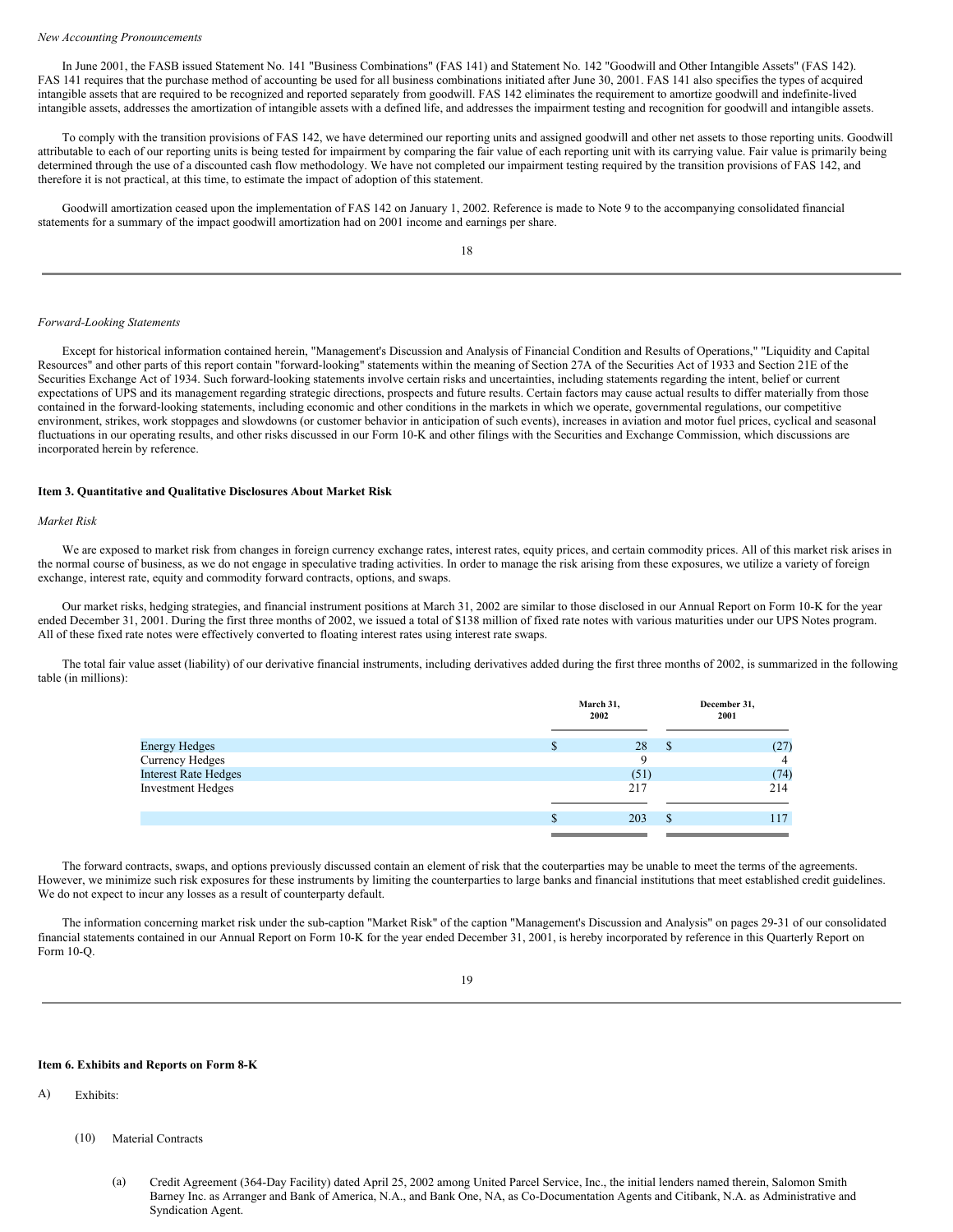None

<span id="page-12-1"></span>20

## **EXHIBIT INDEX**

(10) Material Contracts

(a) Credit Agreement (364-Day Facility) dated April 25, 2002 among United Parcel Service, Inc., the initial lenders named therein, Salomon Smith Barney Inc. as Arranger and Bank of America, N.A., and Bank One, NA, as Co-Documentation Agents and Citibank, N.A. as Administrative and Syndication Agent.

21

## <span id="page-12-2"></span>**SIGNATURES**

Pursuant to the requirements of the Securities Exchange Act of 1934, the registrant has duly caused this report to be signed on its behalf by the undersigned thereunto duly authorized.

UNITED PARCEL SERVICE, INC.

(Registrant)

Date: May 15, 2002 By: /s/ D. Scott Davis

D. Scott Davis *Senior Vice President, Treasurer and Chief Financial Of icer*

22

<span id="page-12-0"></span>QuickLinks

PART I. FINANCIAL [INFORMATION](#page-0-0)

Item 1. Financial [Statements](#page-0-1)

NOTES TO UNAUDITED [CONSOLIDATED](#page-3-0) FINANCIAL STATEMENTS

Item 2. [Management's](#page-7-0) Discussion and Analysis of Financial Condition and Results of Operations Item 3. [Quantitative](#page-11-0) and Qualitative Disclosures About Market Risk Item 6. [Exhibits](#page-11-1) and Reports on Form 8-K

[EXHIBIT](#page-12-1) INDEX **[SIGNATURES](#page-12-2)**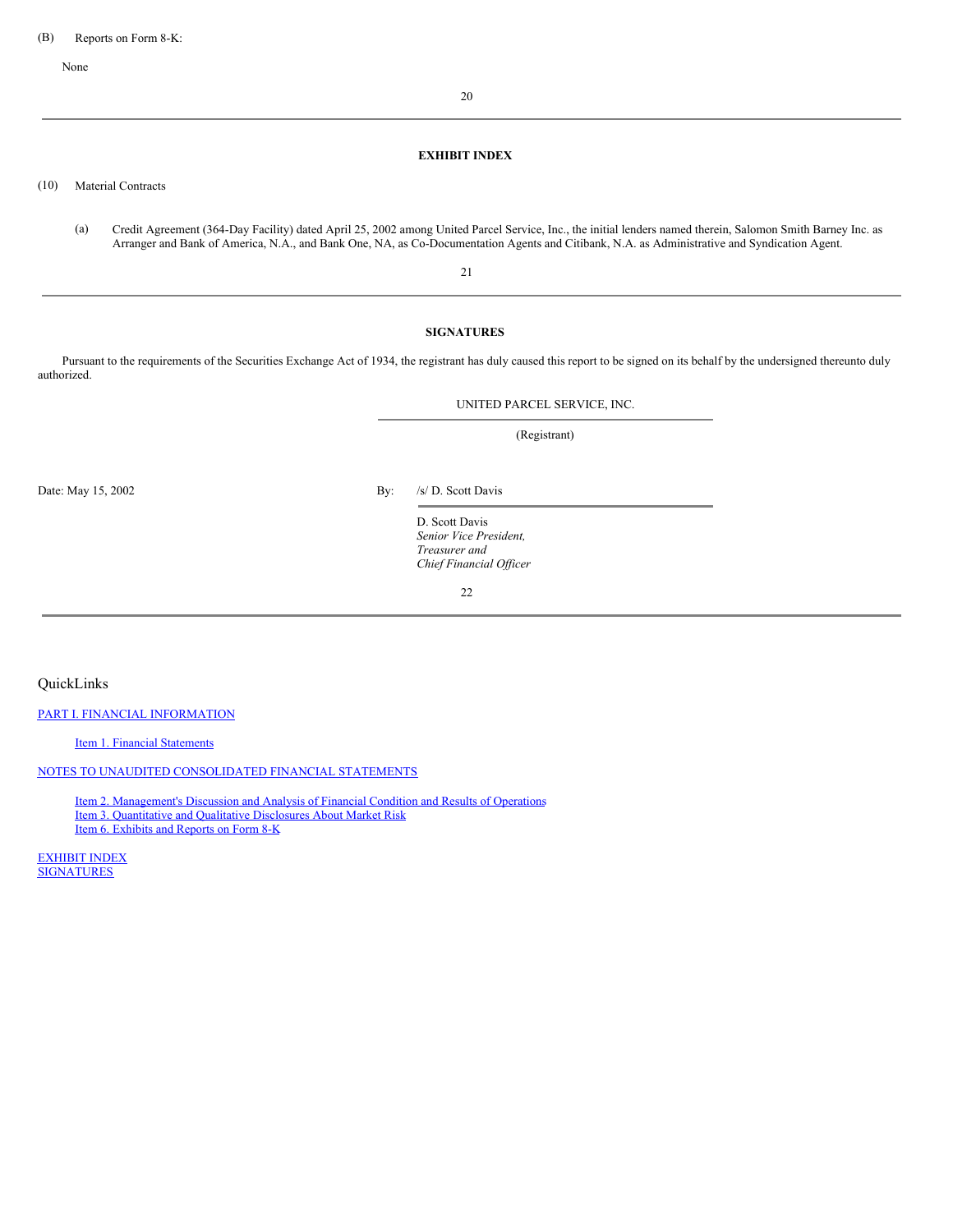## **SIXTH AMENDED AND RESTATED CREDIT AGREEMENT (364-DAY FACILITY)**

## <span id="page-13-0"></span>**Dated as of April 25, 2002**

UNITED PARCEL SERVICE, INC., a Delaware corporation (the "*Borrower*"), the banks, financial institutions and other institutional lenders (collectively, the "*Initial* Lenders") party hereto, Citibank, N.A., as administrative agent (together with any successor thereto appointed pursuant to Article VII of the Existing Credit Agreement referred to below, in such capacity, the "*Administrative Agent*") and as syndication agent (in such capacity, the "*Syndication Agent*") for the Lenders (as defined in the Existing Credit Agreement referred to below), Bank of America, N.A. and Bank One, NA, as co-documentation agents (in such capacity, the "*Co-Documentation Agents*") for the Lenders, and Salomon Smith Barney Inc., as arranger (in such capacity, the "*Arranger*") under the Loan Documents (as defined in the Existing Credit Agreement described below), hereby agree as follows:

#### <span id="page-13-1"></span>**PRELIMINARY STATEMENTS**

(1) The Borrower is party to a Fifth Amended and Restated Credit Agreement (364-Day Facility) dated as of April 26, 2001 (as amended, supplemented or otherwise modified from time to time to, but not including, the date hereof, the "*Existing Credit Agreement*") with the banks, financial institutions and other institutional lenders party thereto (the "*Existing Lenders*"), Citibank, N.A., as Administrative Agent and as Syndication Agent for the Existing Lenders, ABN AMRO Bank N.V., Bank of America, N.A., Bank One, NA, and The Chase Manhattan Bank, as Co-Documentation Agents for such Lenders, and Salomon Smith Barney Inc., as Arranger. Capitalized terms not otherwise defined in this Sixth Amended and Restated Credit Agreement (364-Day Facility) (the "*Amendment and Restatement*") shall have the same meanings as specified in the Existing Credit Agreement.

(2) The Borrower has requested that the Lenders agree to extend credit to it from time to time in an aggregate principal amount of up to \$3,750,000,000 for general corporate purposes of the Borrower and its Subsidiaries not otherwise prohibited under the terms of this Amendment and Restatement. The Lenders have indicated their willingness to agree to extend credit to the Borrower from time to time in such amount on the terms and conditions of this Amendment and Restatement.

(3) The parties to this Amendment and Restatement desire to amend the Existing Credit Agreement as set forth herein and to restate the Existing Credit Agreement in its entirety to read as set forth in the Existing Credit Agreement with the following amendments.

SECTION 1. *Amendments to the Existing Credit Agreement.* Effective as of the date of this Amendment and Restatement and subject to the satisfaction of the conditions precedent set forth in Section 2 hereof:

(a) The definition of "Applicable Margin" in Section 1.01 of the Existing Credit Agreement is hereby amended in full to read as follows:

"*Applicable Margin*" means (a) as of any date up to the Termination Date, 0.00% per annum for Base Rate Advances and 0.12% per annum for Eurodollar Rate Advances and (b) as of any date from and after the Termination Date, a percentage per annum determined by reference to the Public Debt Rating in effect on such date as set forth below:

| <b>Public Debt Rating</b><br>S&P/Moody's   | <b>Applicable Margin</b><br>for Base Rate<br><b>Advances</b> | <b>Applicable Margin</b><br>for Eurodollar Rate<br><b>Advances</b> |
|--------------------------------------------|--------------------------------------------------------------|--------------------------------------------------------------------|
| <b>Level 1</b>                             |                                                              |                                                                    |
| $AA$ - / Aa3 or above                      | $0.00\%$                                                     | $0.300\%$                                                          |
|                                            |                                                              |                                                                    |
| <b>Level 2</b>                             |                                                              |                                                                    |
| Lower than Level 1 but at least $A - / A3$ | $0.00\%$                                                     | $0.500\%$                                                          |
|                                            |                                                              |                                                                    |
| <b>Level 3</b>                             |                                                              |                                                                    |
| Lower than Level 2                         | $0.00\%$                                                     | 0.725%                                                             |

*provided, however*, that if as of any date of determination the aggregate principal amount of Advances outstanding exceeds 33% of the aggregate Commitments, the Applicable Margin for such date shall be the percentage per annum determined in accordance with clause (a) or (b) above *plus* 0.05%.

(b) Section 1.01 of the Existing Credit Agreement is hereby further amended by (i) deleting the definitions of "*Existing Credit Facilities*" and "*Termination Date*" set forth therein and (ii) replacing them with the following new definitions:

"*Existing Credit Facilities*" means the credit facilities provided pursuant to (a) the Fifth Amended and Restated Credit Agreement (364-Day Facility), dated as of April 26, 2001, as amended, supplemented or otherwise modified from time to time prior to the date hereof, among United Parcel Service, Inc., a Delaware corporation, the banks, financial institutions and other institutional lenders parties thereto, Citibank, N.A., as administrative agent and syndication agent, ABN AMRO Bank N.V., Bank of America, N.A., Bank One, NA, and The Chase Manhattan Bank, as co-documentation agents, and Salomon Smith Barney Inc., as arranger thereunder and (b) the Second Amended and Restated Credit Agreement (Five-year Facility) dated as of April 27, 2000, among United Parcel Service of America, Inc., a Delaware corporation, the banks, financial institutions and other institutional lenders parties thereto, Citibank, N.A., as administrative agent and syndication agent, and Salomon Smith Barney Inc. and Banc of America Securities LLC, as co-arrangers thereunder.

"*Termination Date*" means the earlier of (i) April 24, 2003 or, if extended pursuant to Section 2.16(a), the date that is 364 days after the Termination Date then in effect, and (ii) the date of termination in whole of the Commitments pursuant to section 2.05 or 6.01.

(c) Section 4.01(e) of the Existing Credit Agreement is hereby amended and restated in its entirety to read as follows:

"(e) The Consolidated balance sheet of the Borrower and its Subsidiaries as at December 31, 2001, and the related Consolidated statements of income and cash flows of the Borrower and its Subsidiaries for the Fiscal Year then ended, all audited and certified by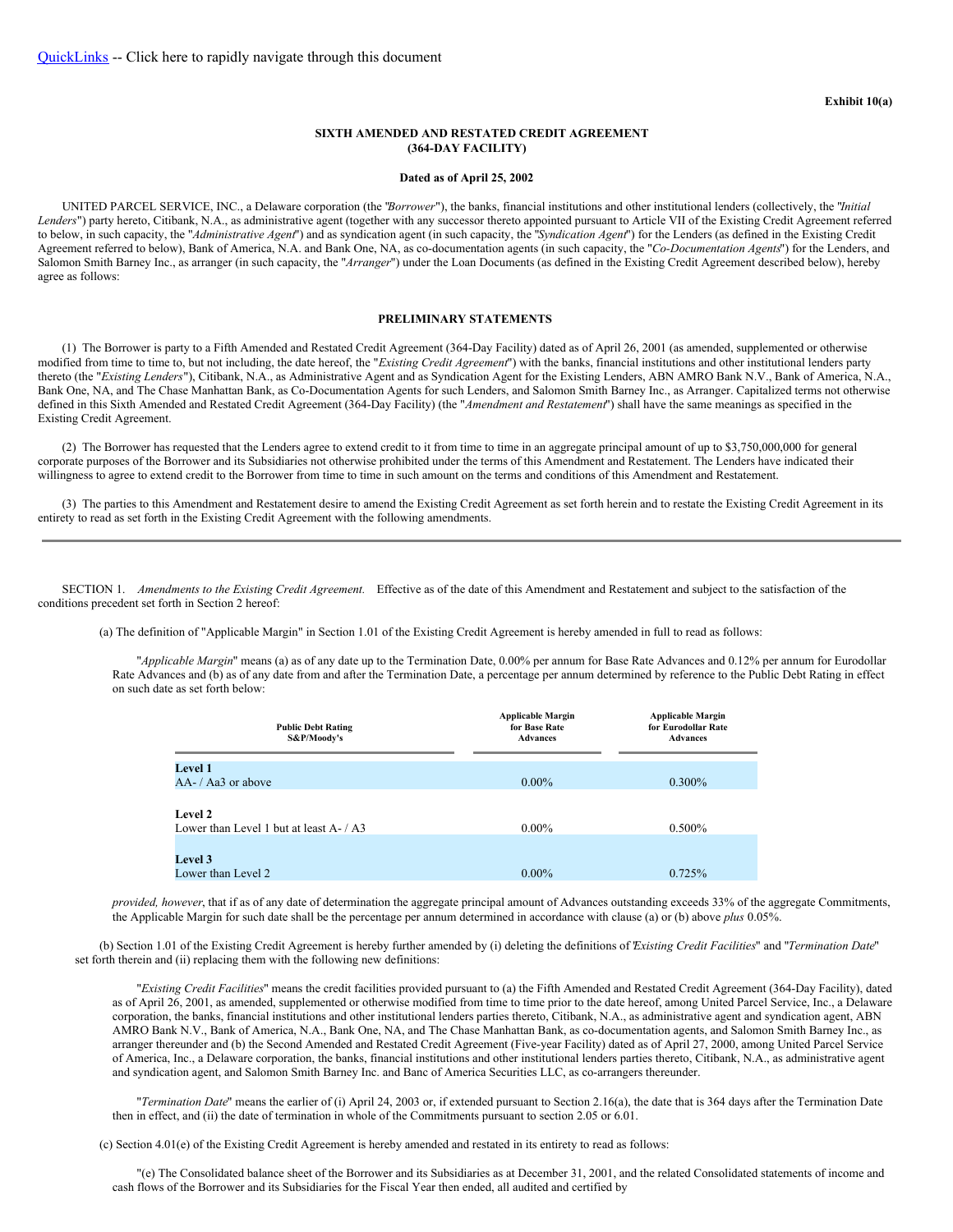Deloitte & Touche LLP, independent public accountants, copies of which have been furnished to each Lender, fairly present the Consolidated financial condition of the Borrower and its Subsidiaries at such dates and the Consolidated results of the operations of the Borrower and its Subsidiaries for the periods ended on such dates, all in accordance with GAAP consistently applied. Such balance sheets and the notes thereto disclose all material liabilities, direct or contingent, of the Borrower and its Subsidiaries on a Consolidated basis as of the dates thereof."

(d) Section 4.01(f) of the Existing Credit Agreement is amended by replacing the words "December 31, 2000" with the words "December 31, 2001."

(e) Section 8.07(a)(vi) is hereby amended by deleting the figure "\$3,000" therein and substituting therefor the new figure "\$3,500".

(f) Section 8.07(a) is hereby amended (i) by deleting at the end of clause (vii) thereof ", and" and substituting therefor the punctuation ",", (ii) by deleting at the end of clause (viii) thereof the punctuation "." and substituting therefor ", and" and (iii) by adding at the end thereof the following new clause (ix):

"(ix) notwithstanding any other provision set forth in this Agreement, a Lender may assign to one or more Eligible Assignees all or a portion of its rights and obligations under this Agreement (including, without limitation, all or a portion of its Commitment, the Revolving Credit Advances owing to it and the Revolving Credit Note or Notes held by it) upon notice to the Borrower and the Administrative Agent, with or without the consent of the Borrower, so long as any Event of Default shall have occurred and be continuing."

(g) Schedule I to the Existing Credit Agreement is deleted in its entirety and replaced with Schedule I to this Amendment and Restatement.

SECTION 2. *Conditions of Ef ectiveness of this Amendment and Restatement.* This Amendment and Restatement shall become effective as of the date first above written (the "*Restatement Effective Date*") when and only if:

(a) The Administrative Agent shall have received counterparts of this Amendment and Restatement executed by the Borrower, each of the Guarantors and all of the Initial Lenders or, as to any of the Initial Lenders, advice satisfactory to the Administrative Agent that such Initial Lender has executed this Amendment and Restatement.

(b) The Administrative Agent shall have received on or before the Restatement Effective Date the following, each dated such date and (unless otherwise specified below) in form and substance satisfactory to the Administrative Agent and (except for the Revolving Credit Notes) in sufficient copies for each Initial Lender:

(i) The new Revolving Credit Notes issued in connection with this Amendment and Restatement to the order of each of the Lenders which has a Commitment in a different amount from that, if any, with respect to the Existing Credit Agreement.

(ii) Certified copies of the resolutions of the board of directors of the Borrower approving this Amendment and Restatement, the Notes and all documents evidencing other necessary corporate action and governmental approvals, if any, with respect to this Amendment and Restatement and the Notes.

(iii) Certified copies of the resolutions of the board of directors of each of the Guarantors approving this Amendment and Restatement and all documents evidencing other necessary corporate action and governmental approvals, if any, with respect to this Amendment and Restatement.

(iv) A certificate of the Secretary or an Assistant Secretary of each of the Guarantors certifying the names and true signatures of the officers of such Guarantor authorized to sign this Amendment and Restatement and the other documents to be delivered hereunder.

(v) A certificate of the Secretary or an Assistant Secretary of the Borrower certifying the names and true signatures of the officers of the Borrower authorized to sign this Agreement, the Notes and the other documents to be delivered hereunder.

(vi) A favorable opinion of King & Spalding, counsel for the Borrower, in substantially the form of Exhibit G to the Existing Credit Agreement, but with such modifications as are required to address the Existing Credit Agreement, as amended by this Amendment and Restatement, in each such case in form and substance reasonably satisfactory to the Initial Lenders.

(vii) A favorable opinion of Shearman & Sterling, counsel for the Administrative Agent, in form and substance reasonably satisfactory to the Administrative Agent.

(c) The representations and warranties contained in Section 4.01 of the Existing Credit Agreement shall be correct on and as of the Restatement Effective Date, before and after giving effect to the Restatement Effective Date, as though made on and as of such date.

(d) No event shall have occurred and be continuing, or shall occur as a result of the occurrence of the Restatement Effective Date, that constitutes a Default.

(e) The Existing Borrower shall have paid all fees and amounts due and payable.

SECTION 3. *Affirmation of Guaranty*. Each of the Guarantors hereby consents to the execution and delivery of this Amendment and Restatement and ratifies and confirms its obligations under the Guaranty dated April 30, 1998, which obligations shall remain in full force and effect notwithstanding the provisions of this Amendment and Restatement or any other amendment and restatement thereto heretofore executed. Each of the Guarantors further agrees that all references to "the Borrower" in the above referenced Guaranty shall be deemed to be references to the Borrower hereunder.

SECTION 4. Reference to and Effect on the Existing Credit Agreement and the Notes. (a) On and after the effectiveness of this Amendment and Restatement, each reference in the Existing Credit Agreement to "this Agreement", "hereunder", "hereof" or words of like import referring to the Existing Credit Agreement, and each reference in the Notes to "the Credit Agreement", "thereunder", "thereof" or words of like import referring to the Existing Credit Agreement, shall mean and be a reference to the Existing Credit Agreement, as amended by this Amendment and Restatement.

(b) The Existing Credit Agreement and the Notes, as specifically amended by this Amendment and Restatement, are and shall continue to be in full force and effect and are hereby in all respects ratified and confirmed.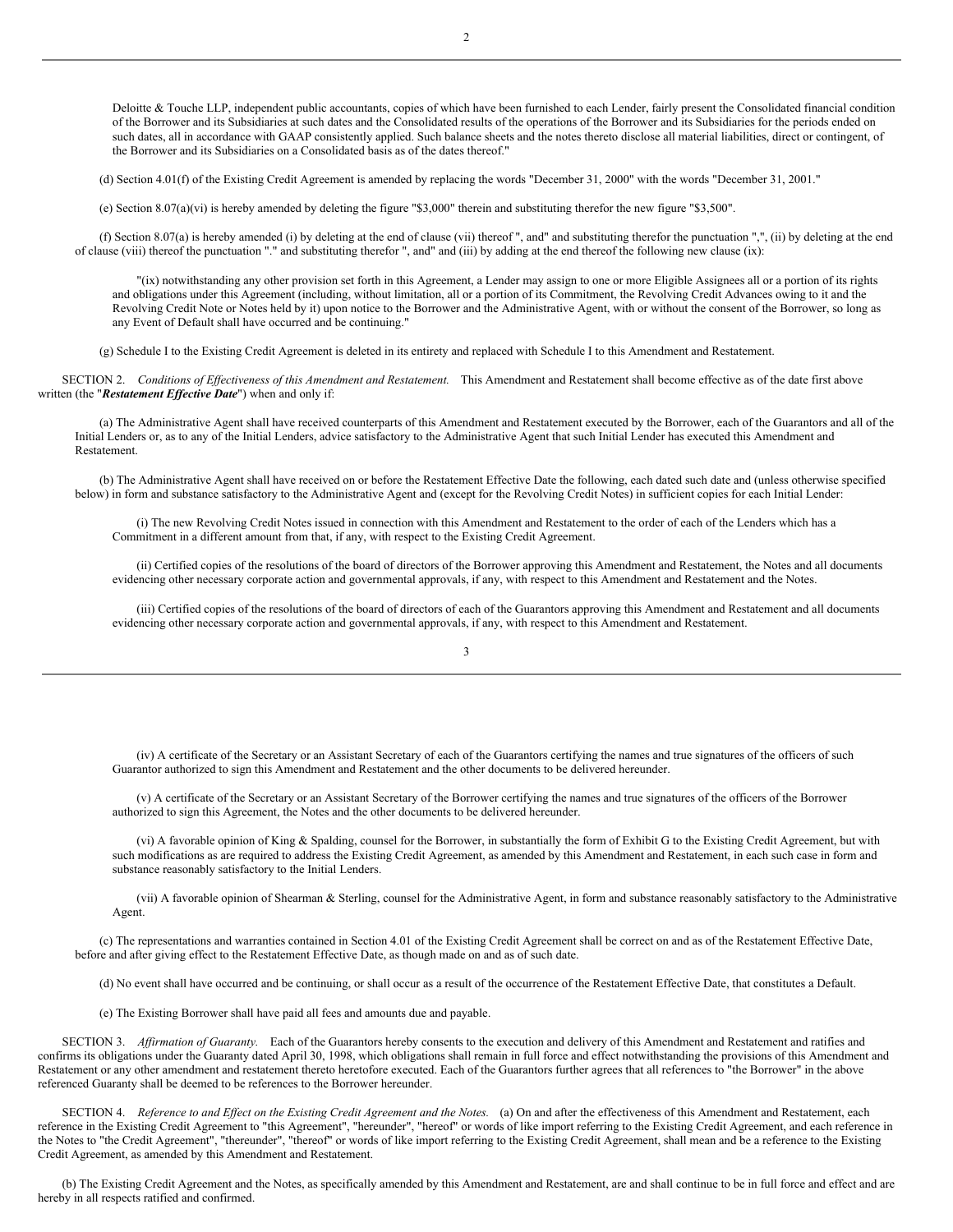(c) Without limiting any of the other provisions of the Existing Credit Agreement, as amended by this Amendment and Restatement, any references in the Existing Credit Agreement to the phrases "on the date hereof", "on the date of this Agreement" or words of similar import shall mean and be a reference to the date of the Existing Credit Agreement (which is April 26, 2001).

SECTION 5. *Costs and Expenses.* The Borrower agrees to pay on demand all reasonable out-of-pocket costs and expenses of the Administrative Agent in connection with the preparation, execution, delivery and administration, modification and amendment of this Amendment and Restatement, the Notes and the other documents to be delivered hereunder (including, without limitation, the reasonable and documented fees and expenses of counsel for the Administrative Agent with respect hereto and thereto) in accordance with the terms of Section 8.04 of the Existing Credit Agreement.

4

SECTION 6. *Execution in Counterparts.* This Amendment and Restatement may be executed in any number of counterparts and by different parties hereto in separate counterparts, each of which when so executed shall be deemed to be an original and all of which taken together shall constitute one and the same agreement. Delivery of an executed counterpart of a signature page to this Amendment and Restatement by telecopier shall be effective as delivery of an original executed counterpart of such signature page.

SECTION 7. *Governing Law.* This Amendment and Restatement shall be governed by, and construed in accordance with, the laws of the State of New York.

[Remainder of this Page Intentionally Left Blank]

5

**IN WITNESS WHEREOF**, the parties hereto have caused this Amendment and Restatement to be executed by their respective officers thereunto duly authorized, as of the date first above written.

| UNITED PARCEL SERVICE, INC., as Borrower                          |
|-------------------------------------------------------------------|
| By                                                                |
| Name:<br>Title:                                                   |
| UNITED PARCEL SERVICE, INC., a New York corporation, as Guarantor |
| By                                                                |
| Name:<br>Title:                                                   |
| UNITED PARCEL SERVICE, INC., an Ohio corporation, as Guarantor    |
| By                                                                |
| Name:<br>Title:                                                   |
| UNITED PARCEL SERVICE CO., a Delaware corporation, as Guarantor   |
| By                                                                |
| Name:<br>Title:                                                   |
| <b>THE AGENTS</b>                                                 |
| CITIBANK, N.A.,                                                   |

as Administrative Agent, Syndication Agent and Lender

## By

Name:

Title:

#### **THE INITIAL LENDERS**

CITIBANK, N.A.

By

Name: Title:

ABN AMRO BANK, N.V.

| I |  |
|---|--|

Name: Title: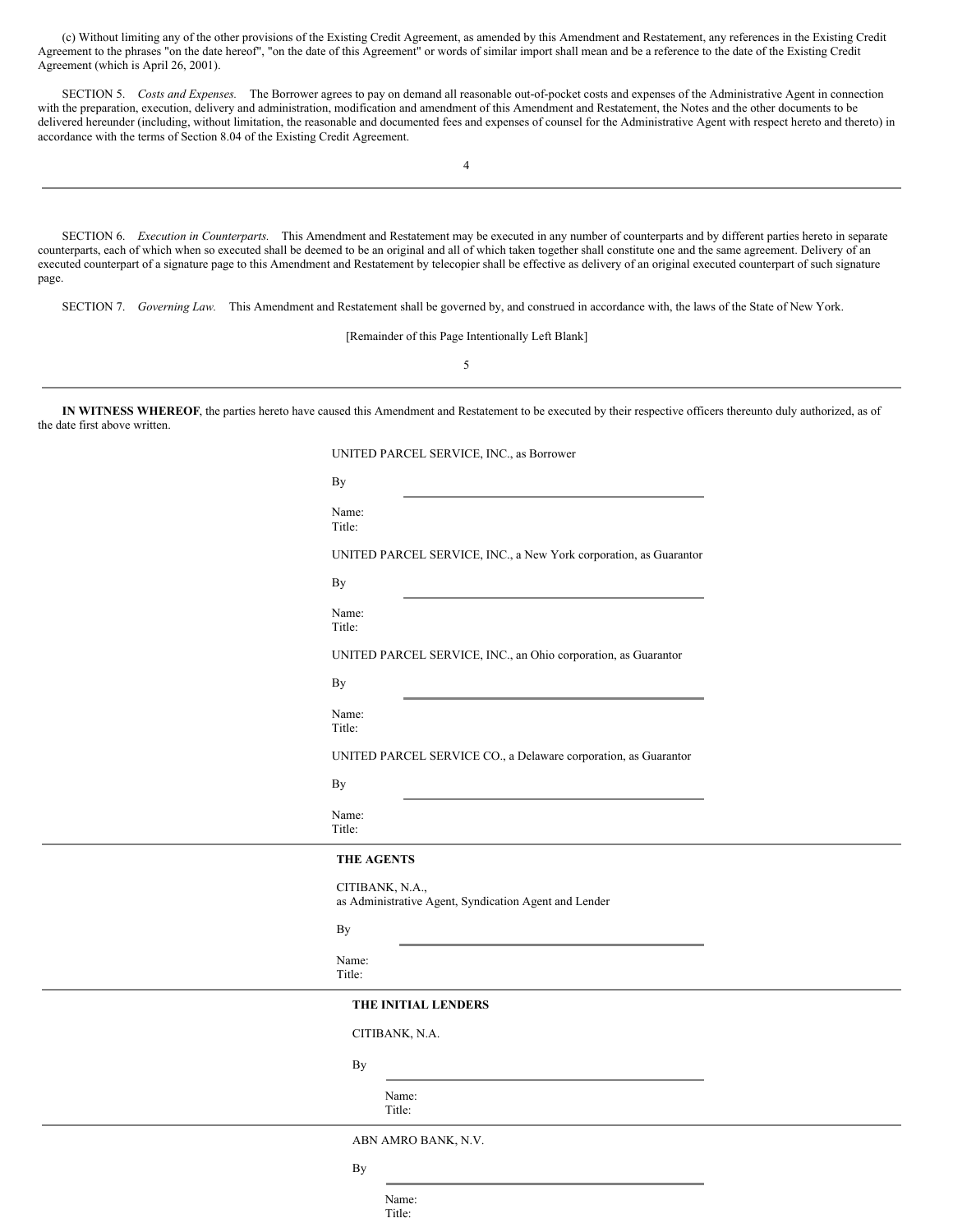| Вy |  |
|----|--|
|    |  |

Name: Title: BANK OF AMERICA, N.A. By Name: Title: BANK ONE, NA By Name: Title: BNP PARIBAS By Name: Title: By Name: Title: JP MORGAN CHASE BANK By Name: Title: MELLON BANK, N.A. By Name: Title: BARCLAYS BANK PLC By Name: Title: CREDIT SUISSE FIRST BOSTON By Name: Title: By Name: Title: STANDARD CHARTERED BANK By Name: Title: By Name:

Title:

WACHOVIA BANK, N.A.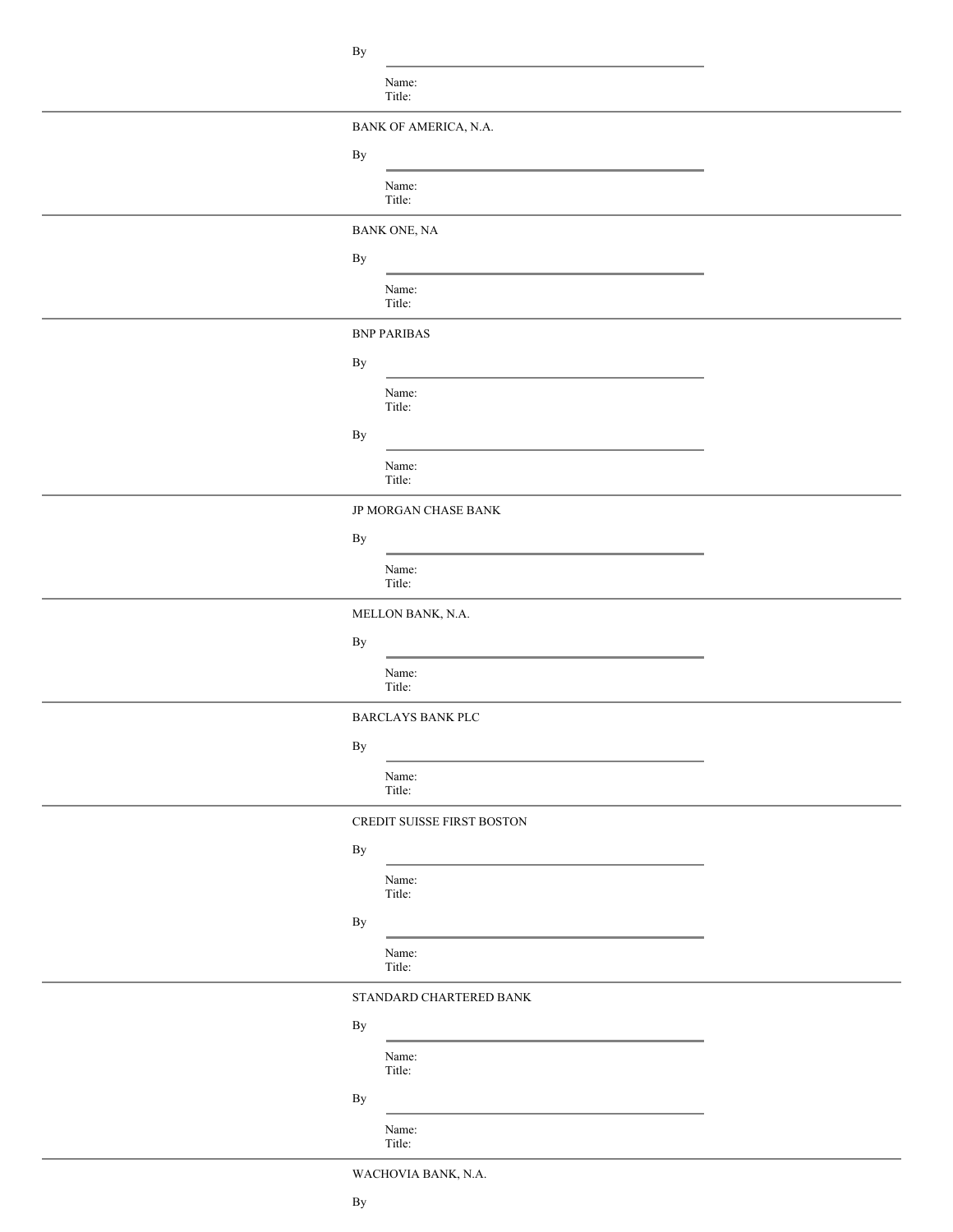|                        | Name:<br>Title:                                         |  |
|------------------------|---------------------------------------------------------|--|
|                        | WELLS FARGO BANK, N.A.                                  |  |
| $\mathbf{B}\mathbf{y}$ |                                                         |  |
|                        | Name:<br>Title:                                         |  |
|                        | DRESDNER BANK AG,<br>NEW YORK AND GRAND CAYMAN BRANCHES |  |
| $\mathbf{B}\mathbf{y}$ |                                                         |  |
|                        | Name:<br>Title:                                         |  |
| $\mathbf{B}\mathbf{y}$ |                                                         |  |
|                        | Name:<br>Title:                                         |  |
|                        | MERRILL LYNCH BANK USA                                  |  |
| $\mathbf{B}\mathbf{y}$ |                                                         |  |
|                        | Name:<br>Title:                                         |  |
|                        | ROYAL BANK OF CANADA                                    |  |
| By                     |                                                         |  |
|                        | Name:<br>Title:                                         |  |
|                        | SANPAOLO IMI S.p.A.                                     |  |
| By                     |                                                         |  |
|                        | Name:<br>Title:                                         |  |
| $\mathbf{B}\mathbf{y}$ |                                                         |  |
|                        | Name:<br>Title:                                         |  |
|                        | UBS AG, Stamford Branch                                 |  |
| $\mathbf{B}\mathbf{y}$ |                                                         |  |
|                        | Name:<br>Title:                                         |  |
| $\mathbf{B}\mathbf{y}$ |                                                         |  |
|                        | Name:<br>Title:                                         |  |
|                        | STATE STREET BANK AND TRUST COMPANY                     |  |
| $\mathbf{B}\mathbf{y}$ |                                                         |  |
|                        | Name:<br>Title:                                         |  |
|                        | MIZUHO CORPORATE BANK, LIMITED                          |  |
| By                     |                                                         |  |
|                        | Name:<br>Title:                                         |  |
|                        |                                                         |  |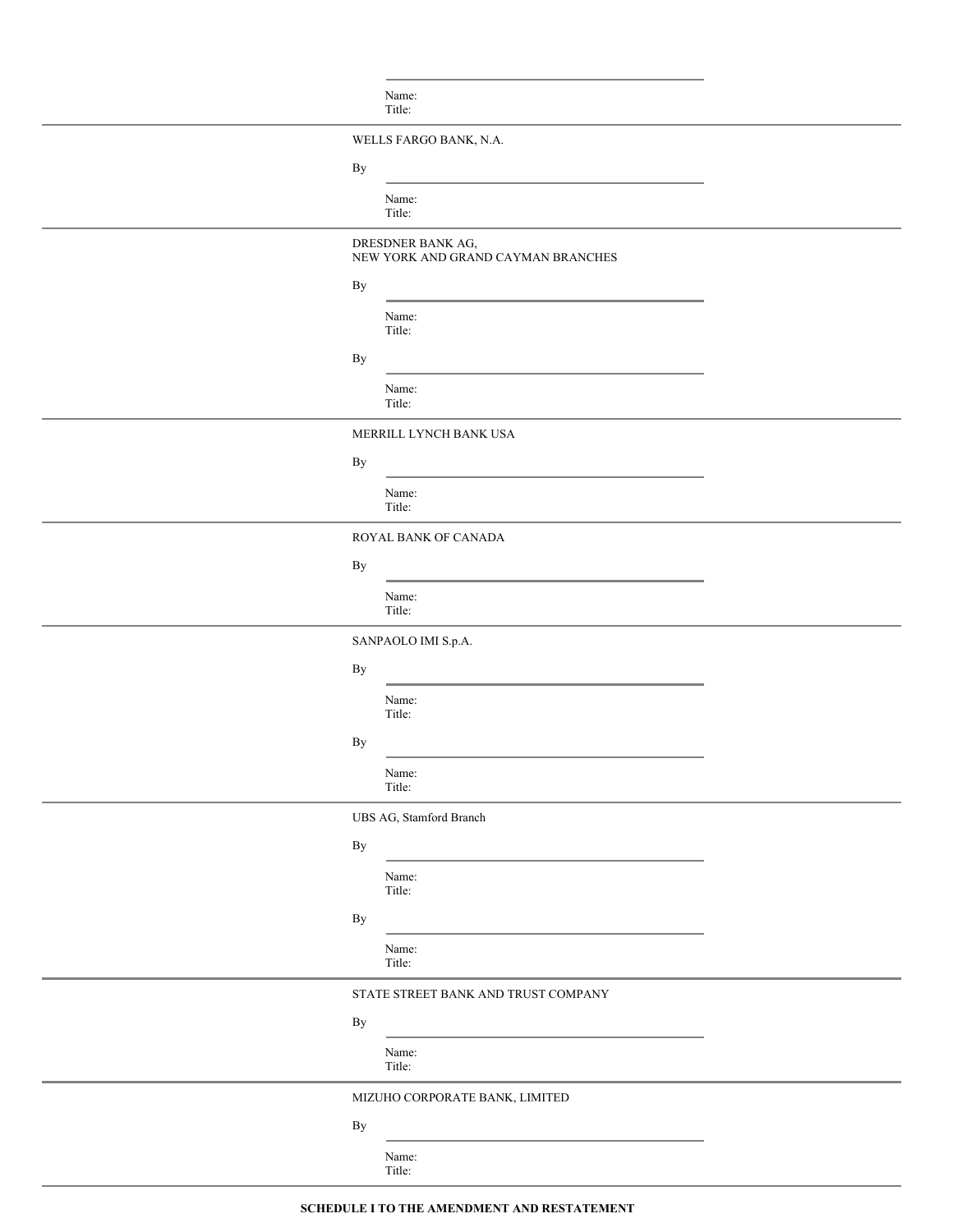# **COMMITMENTS AND APPLICABLE LENDING OFFICES**

| <b>Name of Lender</b>                                             | Commitment        | <b>Domestic Lending Office</b>                                                                                                                                                              | <b>Eurodollar Lending Office</b>                                                                                                                                                            |
|-------------------------------------------------------------------|-------------------|---------------------------------------------------------------------------------------------------------------------------------------------------------------------------------------------|---------------------------------------------------------------------------------------------------------------------------------------------------------------------------------------------|
| Citibank, N.A.                                                    | \$<br>550,000,000 | Citibank, N.A.<br>2 Penns Way Suite 200<br>New Castle, DE 19720<br>Attn: Pat Dimery<br>$T: (302) 894-6023$<br>$F: (302) 894-6120$                                                           | Citibank, N.A.<br>2 Penns Way Suite 200<br>New Castle, DE 19720<br>Attn: Pat Dimery<br>$T: (302) 894-6023$<br>$F: (302) 894-6120$                                                           |
| ABN AMRO Bank, N.V.                                               | \$<br>300,000,000 | ABN AMRO Bank N.V.<br>208 South LaSalle St., Suite 1500<br>Chicago, IL 60604-1003<br>Attn: Loan Administration<br>$T: (312)$ 992-5160<br>$F: (312)$ 992-5155                                | ABN AMRO Bank N.V.<br>208 South LaSalle St., Suite 1500<br>Chicago, IL 60604-1003<br>Attn: Loan Administration<br>$T: (312)$ 992-5160<br>$F: (312)$ 992-5155                                |
| Bank of America, N.A.                                             | \$<br>400,000,000 | <b>Bank of America</b><br>901 Main Street<br>Dallas, TX 75202<br>Attn: Chester Celestine<br>$T: (214) 209 - 3798$<br>$F: (214) 290 - 9486$                                                  | Bank of America<br>901 Main Street<br>Dallas, TX 75202<br>Attn: Chester Celestine<br>$T: (214) 209 - 3798$<br>$F: (214) 290 - 9486$                                                         |
| Bank One, NA                                                      | \$<br>350,000,000 | Bank One, NA<br>1 Bank One Plaza<br>Chicago, IL 60670<br>Attn: Mark Gibbs<br>$T: (312) 732 - 7624$<br>$F: (312) 732 - 1117$                                                                 | Bank One, NA<br>1 Bank One Plaza<br>Chicago, IL 60670<br>Attn: Mark Gibbs<br>$T: (312) 732 - 7624$<br>$F: (312) 732 - 1117$                                                                 |
| <b>BNP</b> Paribas                                                | \$<br>300,000,000 |                                                                                                                                                                                             |                                                                                                                                                                                             |
| JP Morgan Chase Bank                                              | \$<br>300,000,000 | JP Morgan Chase Bank<br>1 Chase Manhattan Plaza<br>8th Floor<br>New York, NY 10081<br>Attn: May Fong<br>$T: (212) 552 - 7314$<br>$F: (212) 552 - 5650$                                      | JP Morgan Chase Bank<br>1 Chase Manhattan Plaza<br>8th Floor<br>New York, NY 10081<br>Attn: May Fong<br>$T: (212) 552 - 7314$<br>$F: (212) 552 - 5650$                                      |
| Royal Bank of Canada                                              | \$<br>75,000,000  | Royal Bank of Canada,<br>New York Branch<br>One Liberty Plaza, 3rd Floor<br>New York, NY 10006-1404<br>Attn: Manager, Loans<br>Administration<br>$T: (212)$ 428-6322<br>$F: (212)$ 428-2372 | Royal Bank of Canada,<br>New York Branch<br>One Liberty Plaza, 3rd Floor<br>New York, NY 10006-1404<br>Attn: Manager, Loans<br>Administration<br>$T: (212)$ 428-6322<br>$F: (212)$ 428-2372 |
|                                                                   |                   |                                                                                                                                                                                             |                                                                                                                                                                                             |
| Wachovia Bank, N.A.                                               | \$<br>150,000,000 | Wachovia Bank, N.A.<br>201 South College Street<br>Charlotte, NC 28288-1183<br>Attn: Ida Blake<br>$T: (704)$ 383-7912<br>$F: (704)$ 374-2802                                                | Wachovia Bank, N.A.<br>201 South College Street<br>Charlotte, NC 28288-1183<br>Attn: Ida Blake<br>$T: (704)$ 383-7912<br>$F: (704)$ 374-2802                                                |
| Barclays Bank Plc                                                 | 150,000,000<br>\$ | <b>Barclays Bank Plc</b><br>222 Broadway<br>New York, NY 10038<br>Attn: Christina Challenger-Batiz<br>$T: (212)$ 412-3701<br>$F: (212)$ 412-5306                                            | Barclays Bank Plc<br>222 Broadway<br>New York, NY 10038<br>Attn: Christina Challenger-Batiz<br>$T: (212)$ 412-3701<br>$F: (212)$ 412-5306                                                   |
| <b>Credit Suisse First Boston</b>                                 | \$<br>150,000,000 | Credit Suisse First Boston<br>11 Madison Avenue<br>New York, NY 10010-3629<br>Attn: Robert Finney<br>$T: (212)$ 325-9038<br>$F: (212)$ 325-8319                                             | Credit Suisse First Boston<br>11 Madison Aveune<br>New York, NY 10010-3629<br>Attn: Robert Finney<br>$T: (212)$ 325-9038<br>$F: (212)$ 325-8319                                             |
| Dresdner Bank AG,<br>New York and Grand Cayman<br><b>Branches</b> | \$<br>125,000,000 | Dresdner Bank<br>75 Wall Street<br>New York, NY 10005<br>Attn: Deborah Carlson<br>$T: (212)$ 429-2244<br>$F: (212)$ 429-2524                                                                | Dresdner Bank<br>75 Wall Street<br>New York, NY 10005<br>Attn: Deborah Carlson<br>$T: (212)$ 429-2244<br>$F: (212)$ 429-2524                                                                |
| Mellon Bank, N.A.                                                 | \$<br>300,000,000 | Mellon Bank, N.A.<br>One Mellon Bank Center<br>Pittsburgh, PA<br>15258-0001<br>Attn: Daniel Lenckos<br>$T: (412)$ 234-0733<br>$F: (412)$ 236-1914                                           | Mellon Bank, N.A.<br>One Mellon Bank Center<br>Pittsburgh, PA<br>15258-0001<br>Attn: Daniel Lenckos<br>$T: (412)$ 234-0733<br>$F: (412)$ 236-1914                                           |
| Wells Fargo Bank, National<br>Association                         | \$<br>150,000,000 | Wells Fargo Bank, N.A.<br>201 Third Street-8th Floor<br>MAC A0187-081<br>San Francisco, CA 94103<br>Attn: Maria Belle Garcia<br>$T: (415)$ 477-5471<br>$F: (415)$ 979-0675                  | Wells Fargo Bank, N.A.<br>201 Third Street-8th Floor<br>MAC A0187-081<br>San Francisco, CA 94103<br>Attn: Maria Belle Garcia<br>$T: (415)$ 477-5471<br>$F: (415)$ 979-0675                  |